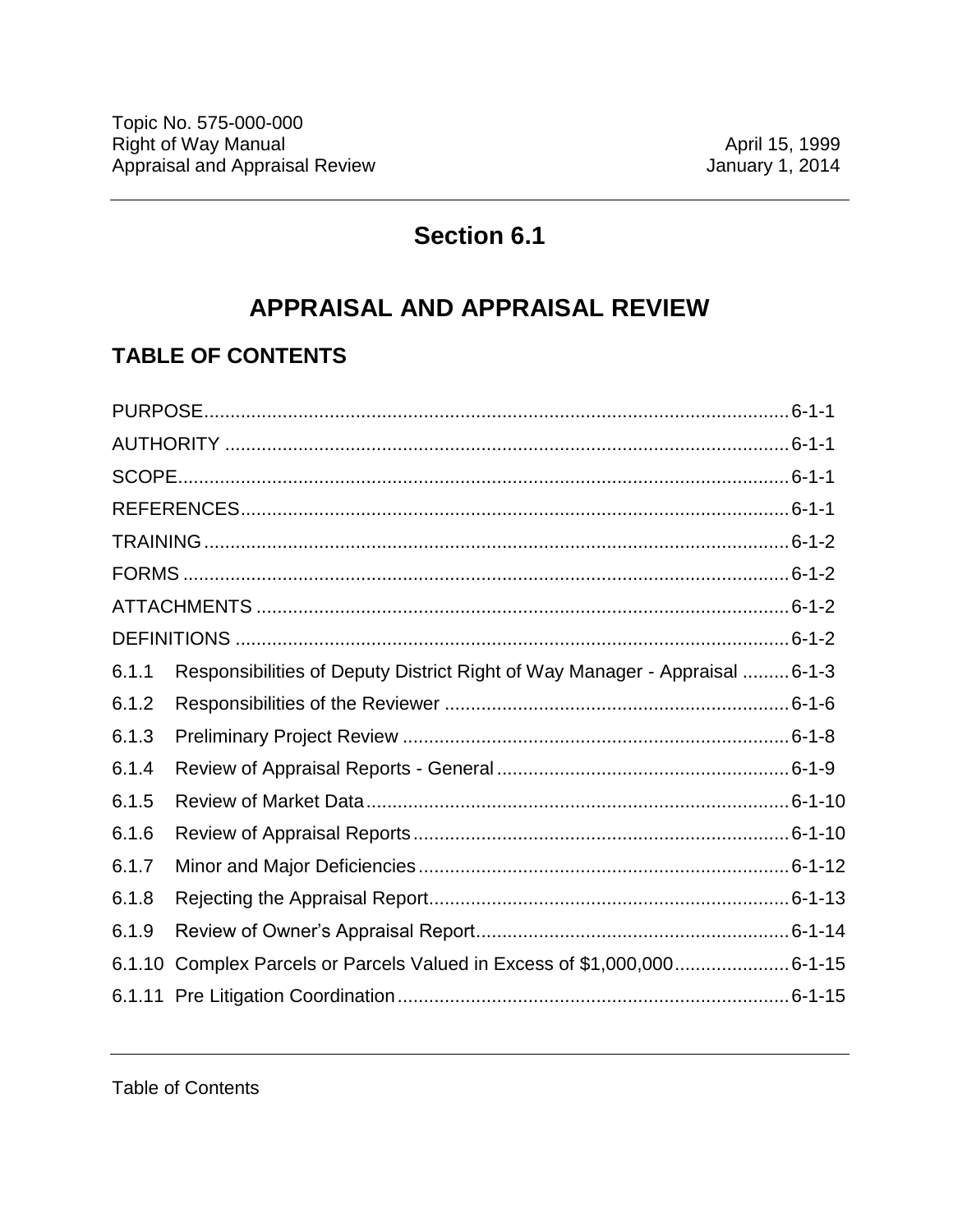|  | 6.1.25 Contract Review Appraisers & Central Office Contracting 6-1-22 |  |
|--|-----------------------------------------------------------------------|--|
|  |                                                                       |  |
|  |                                                                       |  |
|  |                                                                       |  |
|  |                                                                       |  |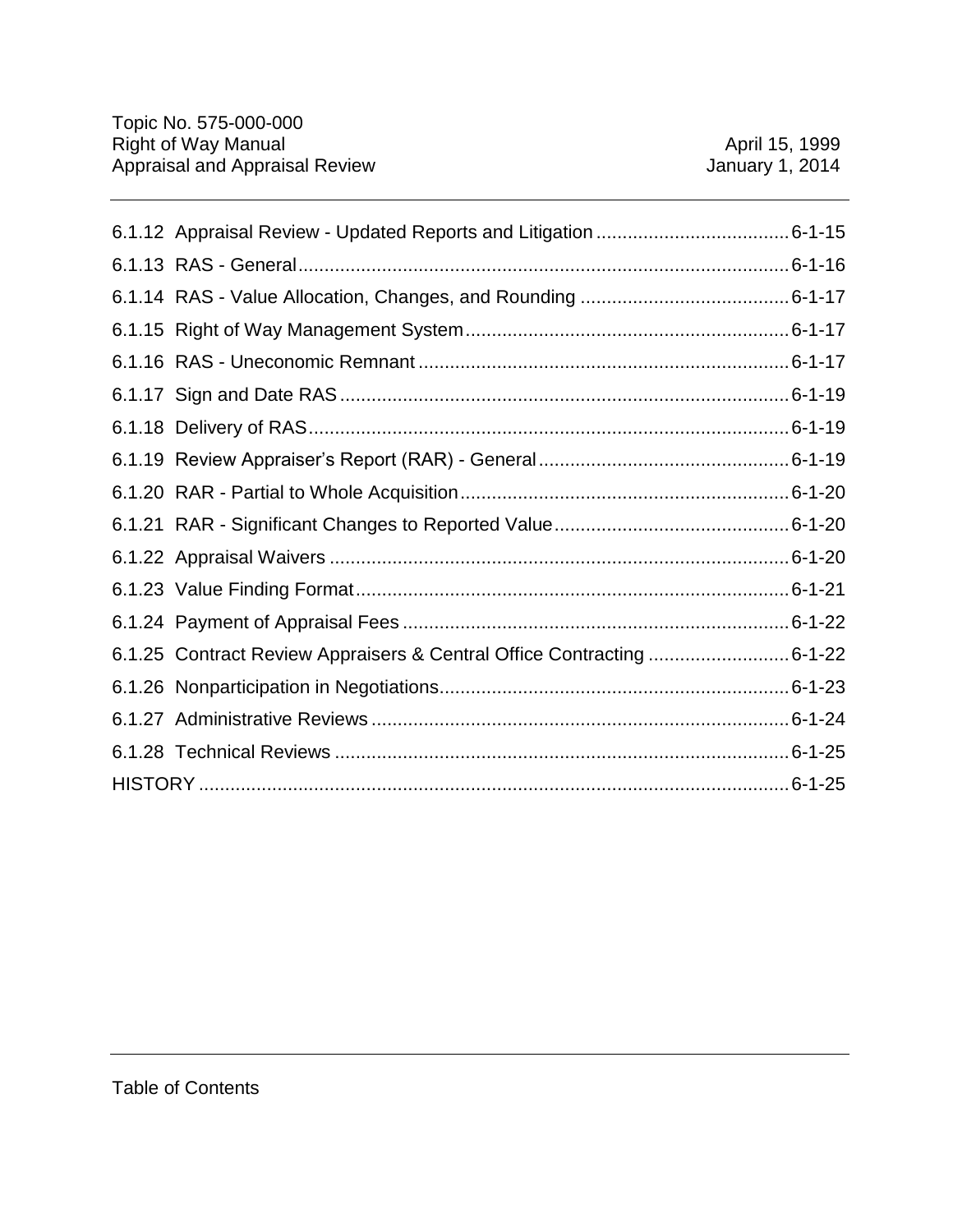# **Section 6.1**

# **APPRAISAL AND APPRAISAL REVIEW**

### <span id="page-2-0"></span>**PURPOSE**

To set forth procedures, requirements and standards for the real property appraisal and appraisal review functions for the Department of Transportation, hereinafter referred to as the Department.

#### <span id="page-2-1"></span>**AUTHORITY**

Section 20.23(4)(a), Florida Statutes (F.S.) Section 334.048(3), Florida Statutes (F.S.)

### <span id="page-2-2"></span>**SCOPE**

The principal users of this document are Central Office and District Right of Way employees.

#### <span id="page-2-3"></span>**REFERENCES**

5<sup>th</sup> and 14<sup>th</sup> Amendments to the U.S. Constitution Chapter 475, Part II, Florida Statutes Right of Way Manual, Section 6.2, Supplemental Standards of Appraisal Right of Way Manual, Section 7.2, Negotiation Process Right of Way Manual, Section 7.6, Eminent Domain Rule Chapter 60-A, Florida Administrative Code Section 6, Article X, Florida Constitution Section 73.071(4) and (5), Florida Statutes Section 215.422, Florida Statutes Section 287.057, Florida Statutes Section 337.25, Florida Statutes Section 337.27, Florida Statutes Title 23, Code of Federal Regulations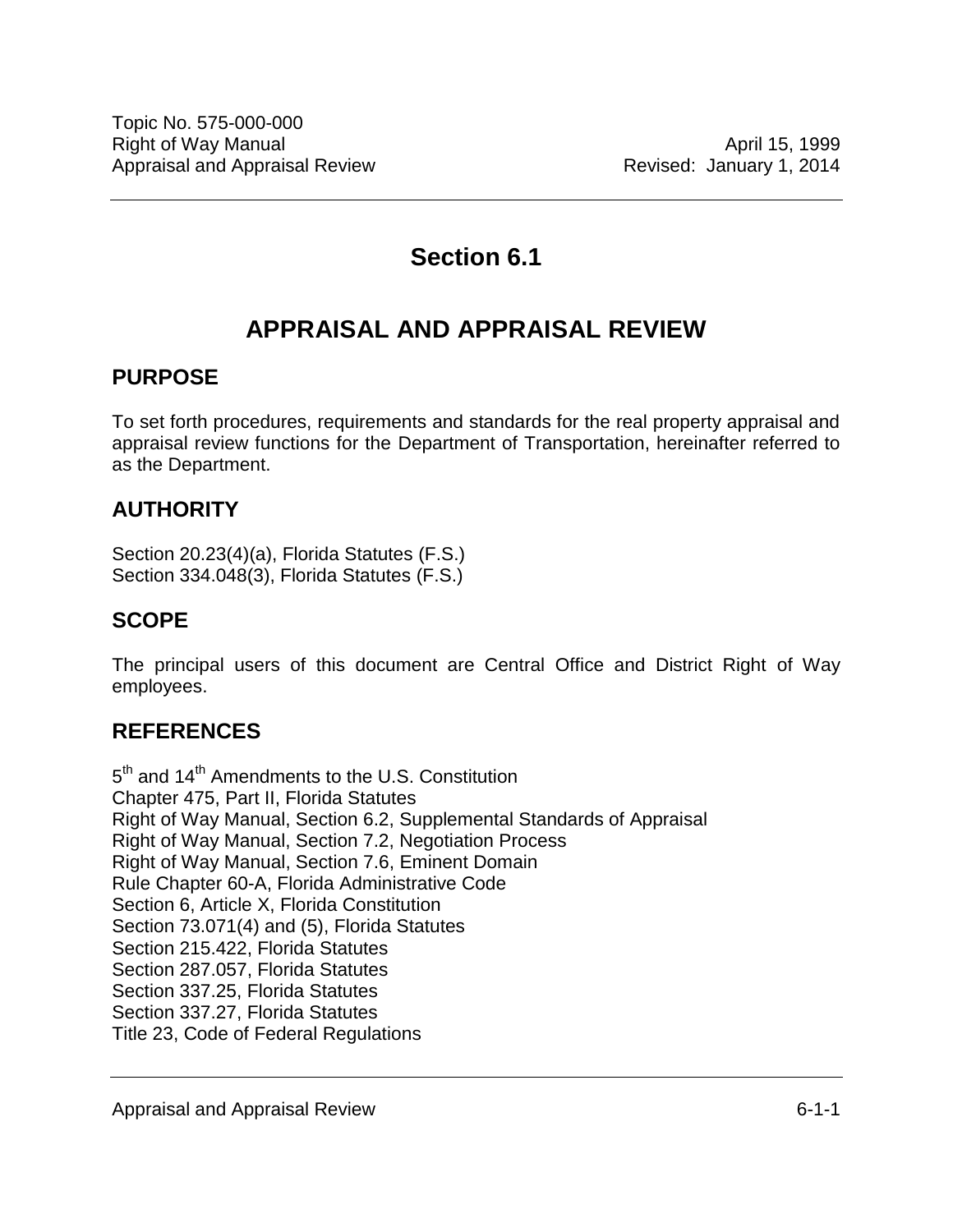Title 49, Code of Federal Regulations

Topic No. 625-010-021, Median Opening and Access Management Decision Process Topic No. 350-030-400, Disbursement Operations Manual Topic No. 375-040-020, Procurement of Commodities and Contractual Services Uniform Relocation Assistance and Real Property Acquisition Policies Act of 1970 Uniform Standards of Professional Appraisal Practice

### <span id="page-3-0"></span>**TRAINING**

None required.

### <span id="page-3-1"></span>**FORMS**

Sample documents, which are not official forms, have been included as attachments to *Section 6.1* and *Right of Way Manual, Section 6.2, Supplemental Standards of Appraisal*. These documents can be tailored to fit specific circumstances, such as column width, number of parcels represented, providing a starting point for users. However, existing language, such as certification statements, headings, etc., is required by this procedure.

## <span id="page-3-2"></span>**ATTACHMENTS**

Review Appraiser's Statement

### <span id="page-3-3"></span>**DEFINITIONS**

**Abbreviated Parent Tract:** An abbreviated parent tract in an appraisal application is something less than the whole physical property. An abbreviated parent tract is typically an economic unit of land supported through a highest and best use analysis wherein a portion of the ownership is concluded to have a higher and better use than as an aggregate to the whole ownership. This term is used in the *Right of Way Manual, Section 6.2*, *Supplemental Standards of Appraisal*.

**Administrative Review:** Administrative review is work performed by clients and users of appraisal services as a due diligence function. It is typically nonconcurrent with the technical review. The intent of this function is to assist in making business decisions, evaluating appraisal reports for litigation purposes, procedural compliance monitoring, quality control, quality assurance, and assessment of training needs. A *Certificate of*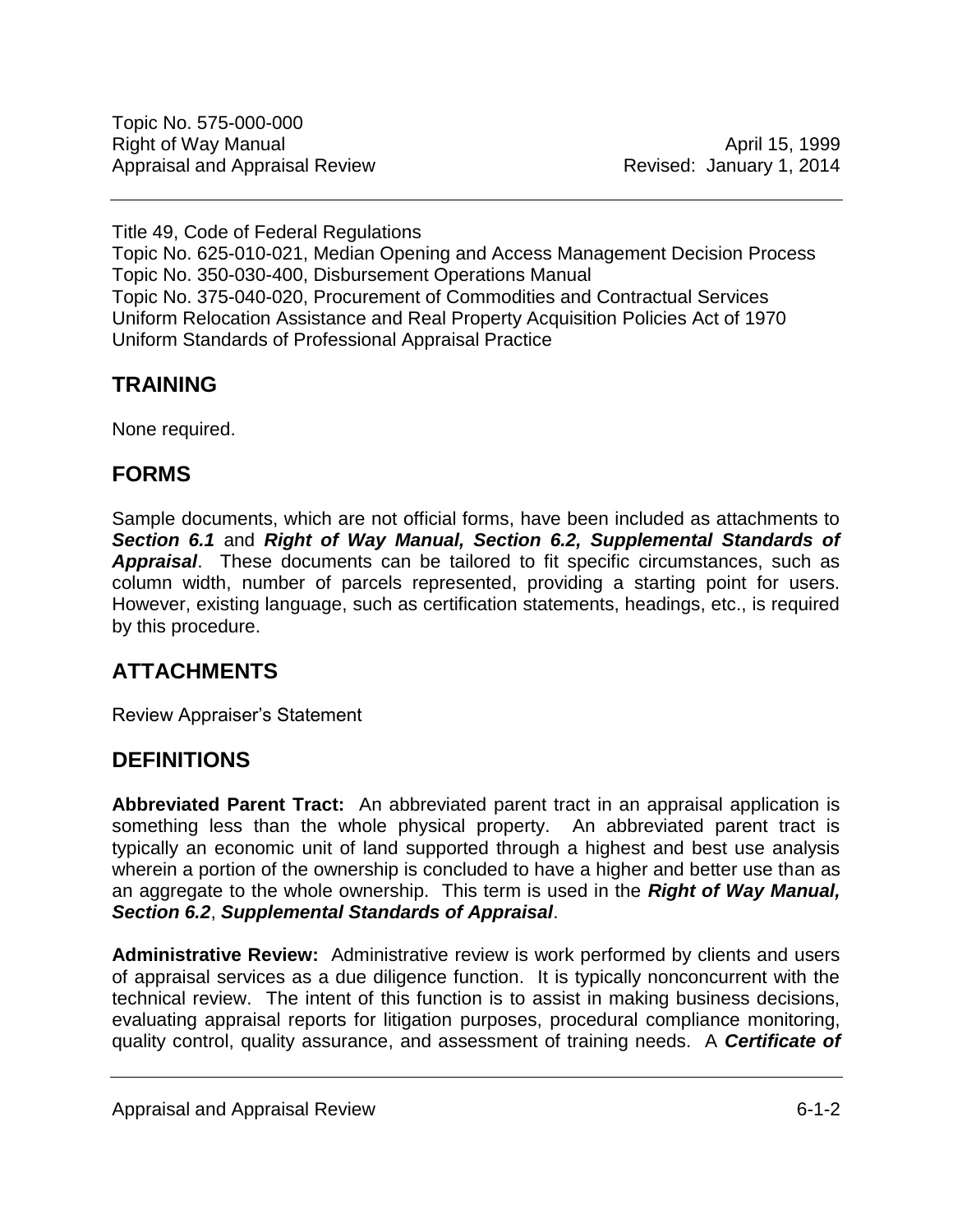*Value* is not required. For the purposes of *Section 6.1,* administrative reviews are performed by the Deputy District Right of Way Manager - Appraisal, or staff.

**Client Representative:** The District Right of Way Manager and his/her select-exempt service designees.

**Quality Control Program:** A written plan by which a district regulates its activities based on compliance with Department policies and procedures to assure an acceptable level of products.

**Recommended Compensation:** The amount established by the Department's staff reviewer which typically represents full compensation, excluding business damages, moving costs, attorney fees, and landowner costs, as required by the Florida Constitution. Recommended compensation is almost always equal to the approved market value.

**Technical Review:** Work performed by an appraiser in accordance with *Standard 3* of the *Uniform Standards of Professional Appraisal Practice (USPAP)* for the purpose of forming an opinion as to whether the analyses, opinions and conclusions in the appraisal report are appropriate, reasonable and adequately supported.

#### <span id="page-4-0"></span>**6.1.1 Responsibilities of Deputy District Right of Way Manager - Appraisal**

The following are the responsibilities of the Deputy District Right of Way Manager - Appraisal (DDRWM-A):

- **(A)** Assign appraisals and appraisal reviews.
	- **(1)** Assess the level of contractual compliance of submitted appraisals or studies to determine the appropriateness of assigning the product to appraisal review.
	- **(2)** The DDRWM-A may find it necessary to return a significantly incomplete product to the consultant and consider invoking contract provisions for liquidated damages.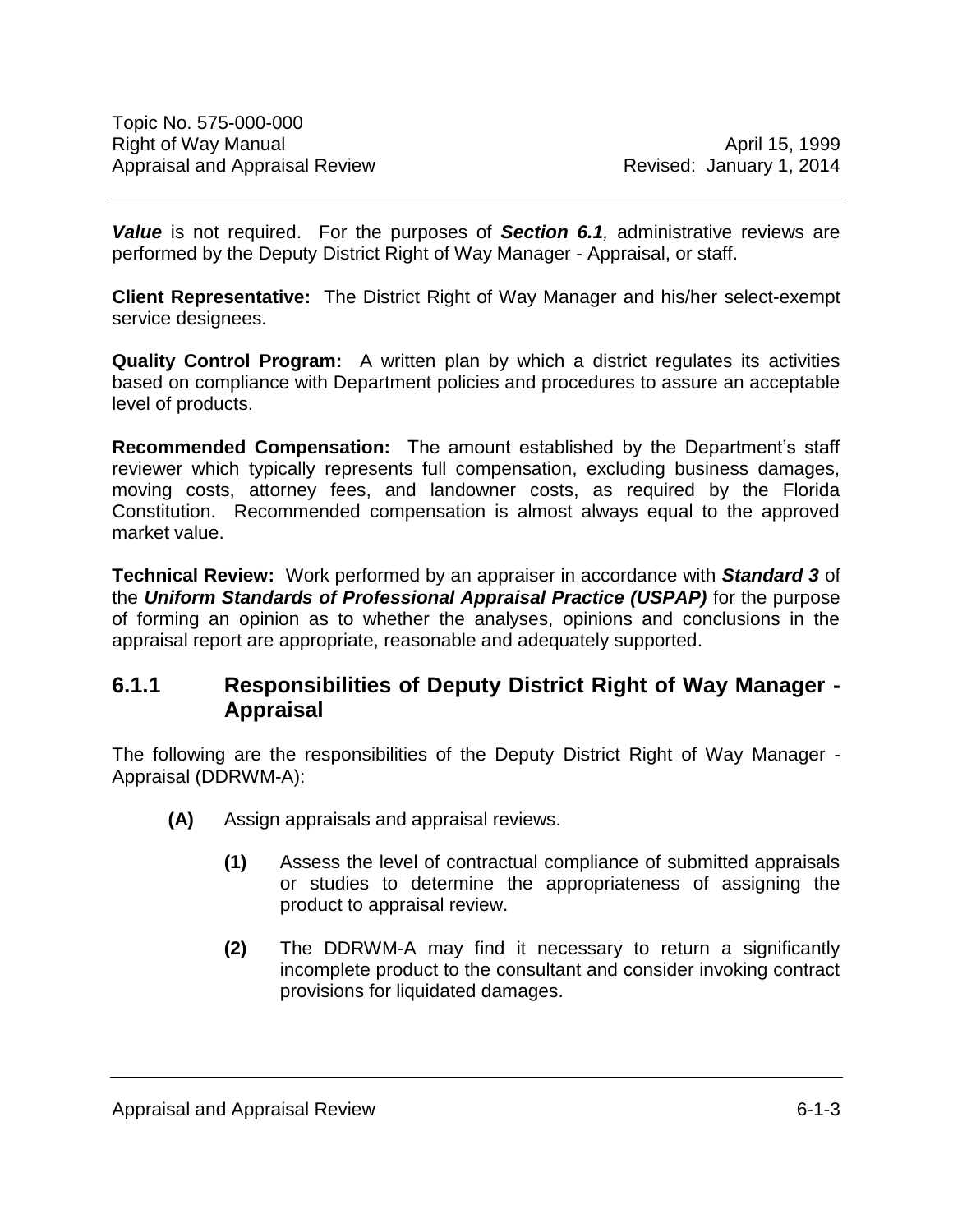- **(B)** Ensure appraisers and reviewers complete assignments in compliance with Departmental policies, procedures, and contract specifications.
- **(C)** Resolve appraisal and appraisal review problems and issues.
- **(D)** Monitor and suggest corrections to the work of staff and consultants to ensure procedural and contract compliance, reasonableness, uniformity, and quality of appraisal and appraisal reviews. A sampling of staff appraisal reviews must be administratively reviewed by the DDRWM-A for quality control to ensure recommended compensation is reasonable, appropriate and supported.
- **(E)** Encourage staff reviewers to be proactive in their working relationships with consultant appraisers. The intent is not to guide or direct the appraiser regarding valuation issues and conclusions, but rather to deal with new information and potential time delaying issues and problems before the appraisal report is submitted.
- **(F)** Ensure any increase or decrease in the value of any property to be acquired which occurs after the scope of the project for which the property is being acquired is known in the market, and which is solely a result of the knowledge of the project location, shall not be considered in arriving at the value of the property acquired. For the purpose of *Section 6.1*, the scope of the project for which the property is being acquired shall be presumed to be known in the market on or after the condemnor executes a resolution which depicts the location of the project. See *Section 73.071(5), F.S*.
- **(G)** Ensure appropriate professional development for appraisal staff.
- **(H)** Ensure proper interpretation of official instructions, contracts or agreements, and enforcement of such provisions are performed and documented by the employee assigned that responsibility.
- **(I)** Ensure proper distribution of reports and correspondence. Distribution of reports and correspondence should be as follows: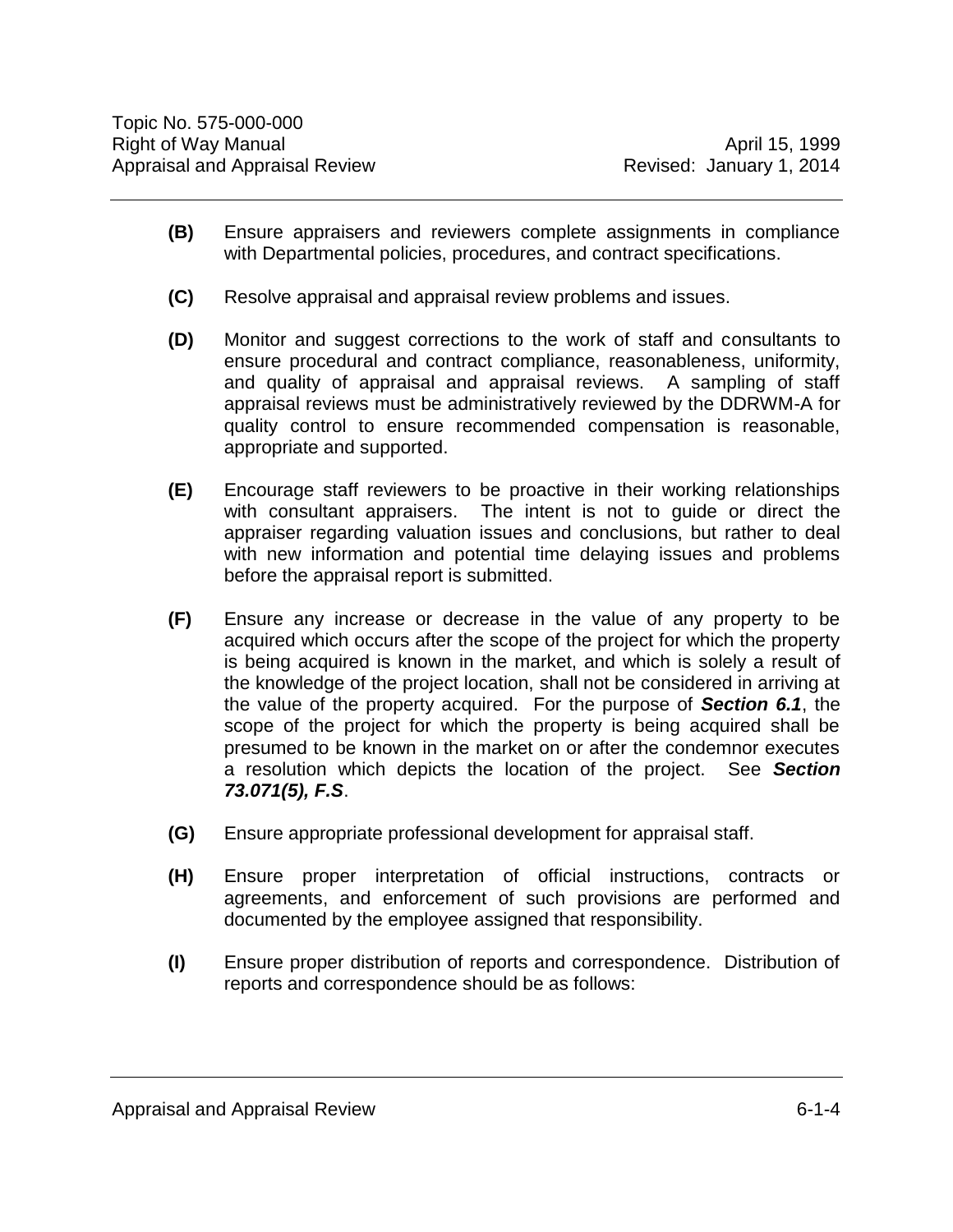- **(1)** The original *Review Appraiser's Statement (RAS)*, appraisal report, and related documentation are routed to the district official file and electronically uploaded. All such documents shall be uploaded into the *Electronic Data Management System (EDMS)* through the *Right of Way Management System (RWMS)* in a timely manner.
- **(2)** A copy of both the *RAS*, appraisal report, and other correspondence are routed to the District Acquisition Section, Legal Office and others as appropriate.
- **(3)** Paper or electronic copies of specifically requested appraisals be sent, without delay, to the Manager, Appraisal and Appraisal Review Office.
- **(J)** Ensure proper procurement processes for appraisal services contracts are followed in accordance with *Section 287.057, F.S., Rule Chapter 60-A*, *Florida Administrative Code* and *Topic No. 375-040-020, Section 4.13.1*, *Procurement of Commodities and Contractual Services*.

**(1)** For district-wide contracts with unknown scope of services, *Method B* of the *Invitation to Negotiate* procurement process should be determined and used. When this determination is made, written justification is required. *Procurement Form 375-040-67 Determination to Use Invitation to Negotiate (ITN) Method of Procurement* must be submitted through the District Procurement Office to the Department Secretary.

**(2)** For project-specific contracts with known scope of services, the *Request for Proposal (RFP)* procurement method should be used.

**(3)** In accordance with law and rule, written justification for **not** using an *Invitation to Bid (ITB)* is required and shall be maintained in the procurement file.

**(K)** Ensure accurate and timely, within five (5) days of an event, entry of all available appraisal data into the Right of Way Management System.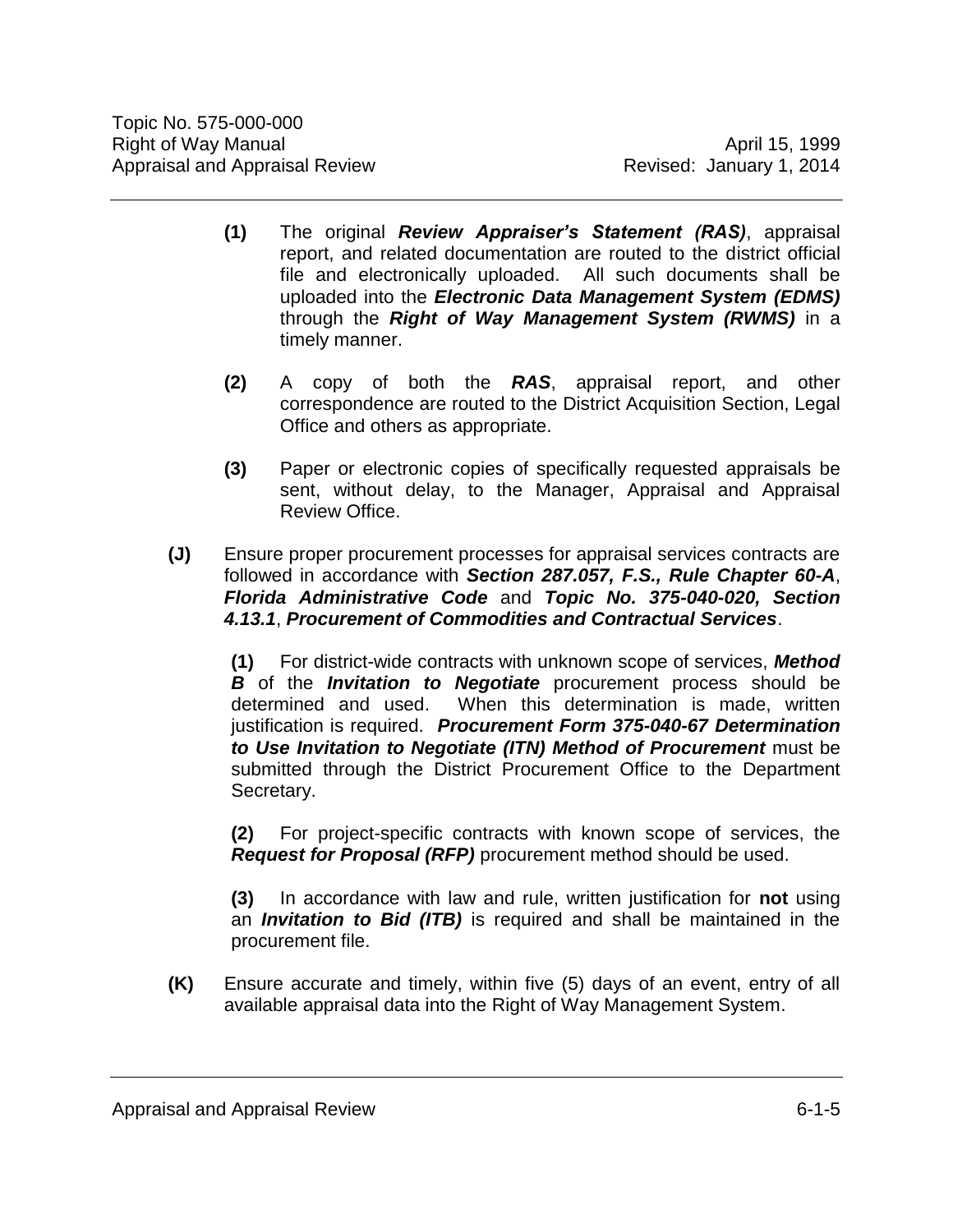- **(L)** Approve appraisal services and process appraisal invoices pursuant to *Section 215.422*, *F.S.* and *Topic No. 350-030-400*, *Disbursement Operations Manual*.
- **(M)** Be proactively involved in all phases of the project pertaining to appraisal and appraisal review. This shall include interaction during the pre litigation negotiation process as well as with eminent domain legal counsel. This may also include interaction during the pre production process.
- **(N)** Develop and administer the district's written Quality Control Program as it relates to right of way appraisal and appraisal review activities. This shall include the identification of the primary customers of the district appraisal and appraisal review process and ensure satisfaction of the customer's valid requirements.

#### <span id="page-7-0"></span>**6.1.2 Responsibilities of the Reviewer**

The following are the responsibilities of the reviewer:

- **(A)** Establish proactive communication with the appraiser that should include:
	- **(1)** Establishing communication with the appraiser and others involved in the valuation process well in advance of appraisal submission;
	- **(2)** Inspecting the subject property and comparable sales with the appraiser;
	- **(3)** Reviewing rough drafts of reports prior to contract delivery dates;
	- **(4)** Attending scope of services meetings and post award meetings.
- **(B)** Proactively coordinate and consult with the supervisor or project manager, the agent, the assigned attorney, engineer and other professionals of the Department involved with the project, as needed.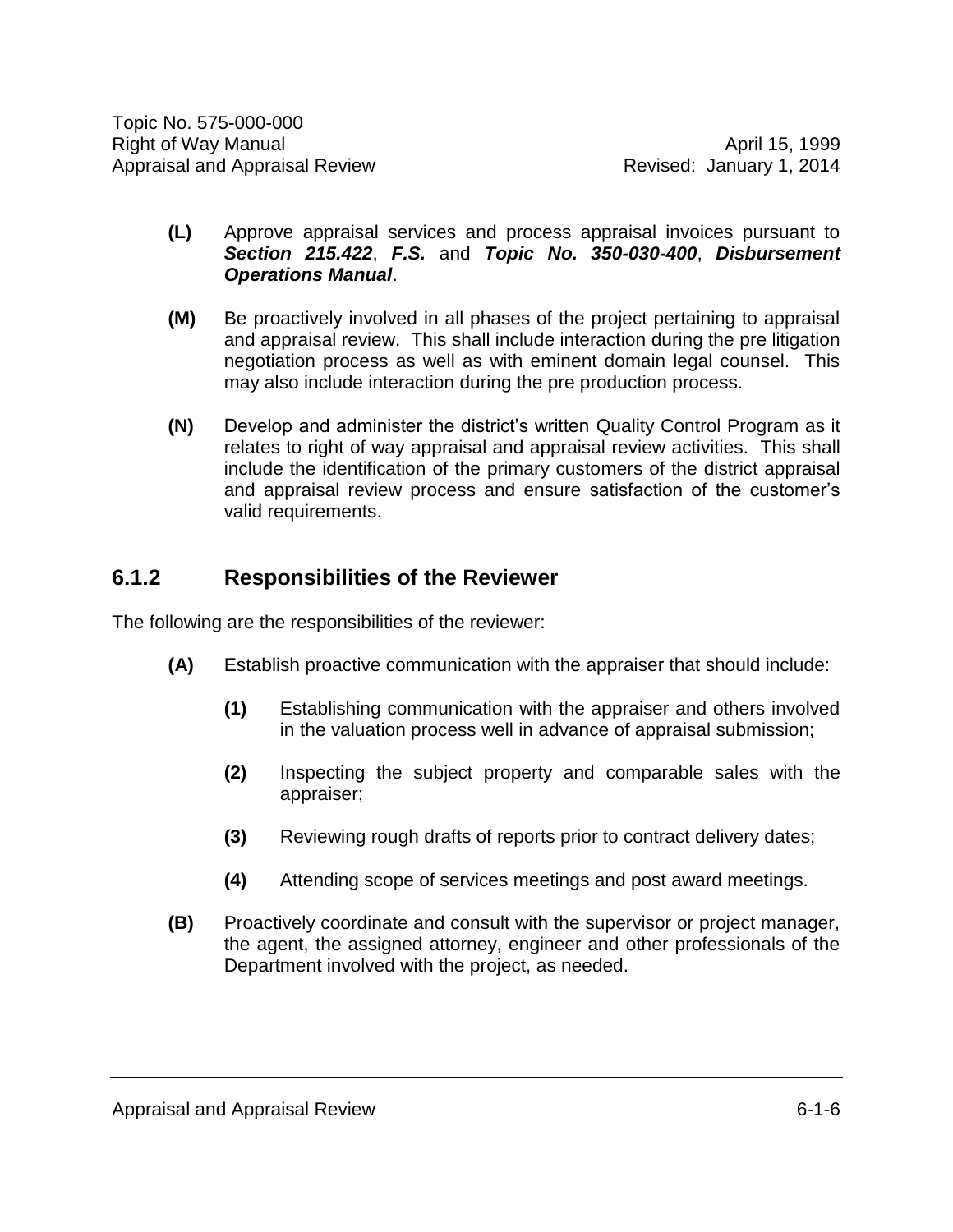- **(C)** Be familiar with the real estate market in the project area, the appraised parcel, and the methods and techniques appropriate to the appraisal assignment.
- **(D)** Review all assigned appraisal reports and other reports to ensure:
	- **(1)** Conclusions are reasonable and adequately supported;
	- **(2)** Appraisals have been made in conformity with state laws, rules, policies and procedures applicable to valuation under eminent domain for transportation purposes, and no portion of the market value consists of items which are noncompensable under the established law of the State of Florida;
	- **(3)** The market value estimate is reasonable and adequately supported;
	- **(4)** Pertinent and relevant market data have been examined, analyzed, and considered.
- **(E)** Examine the Right of Way Management System and official parcel file to obtain knowledge of previous reports and other applicable data.
- **(F)** Provide appropriate attention to appraisal divergences and changes to appraised value by properly analyzing the divergence or change in light of its appropriateness, reasonableness, and supporting data.
- **(G)** Recommend the compensation for the property rights being acquired and any damages. Report the compensation on a *RAS*, see sample document attached with other supporting information. All *RAS* must be in writing and retained in the official parcel file.
- **(H)** Revise the *RAS* if, prior to final settlement, it becomes necessary to reflect other pertinent data such as a property owner's appraisal or plan revisions.
- **(I)** Recommend to the DDRWM-A whether appraisal services are acceptable for payment. Appraisal reports not authorized for payment shall be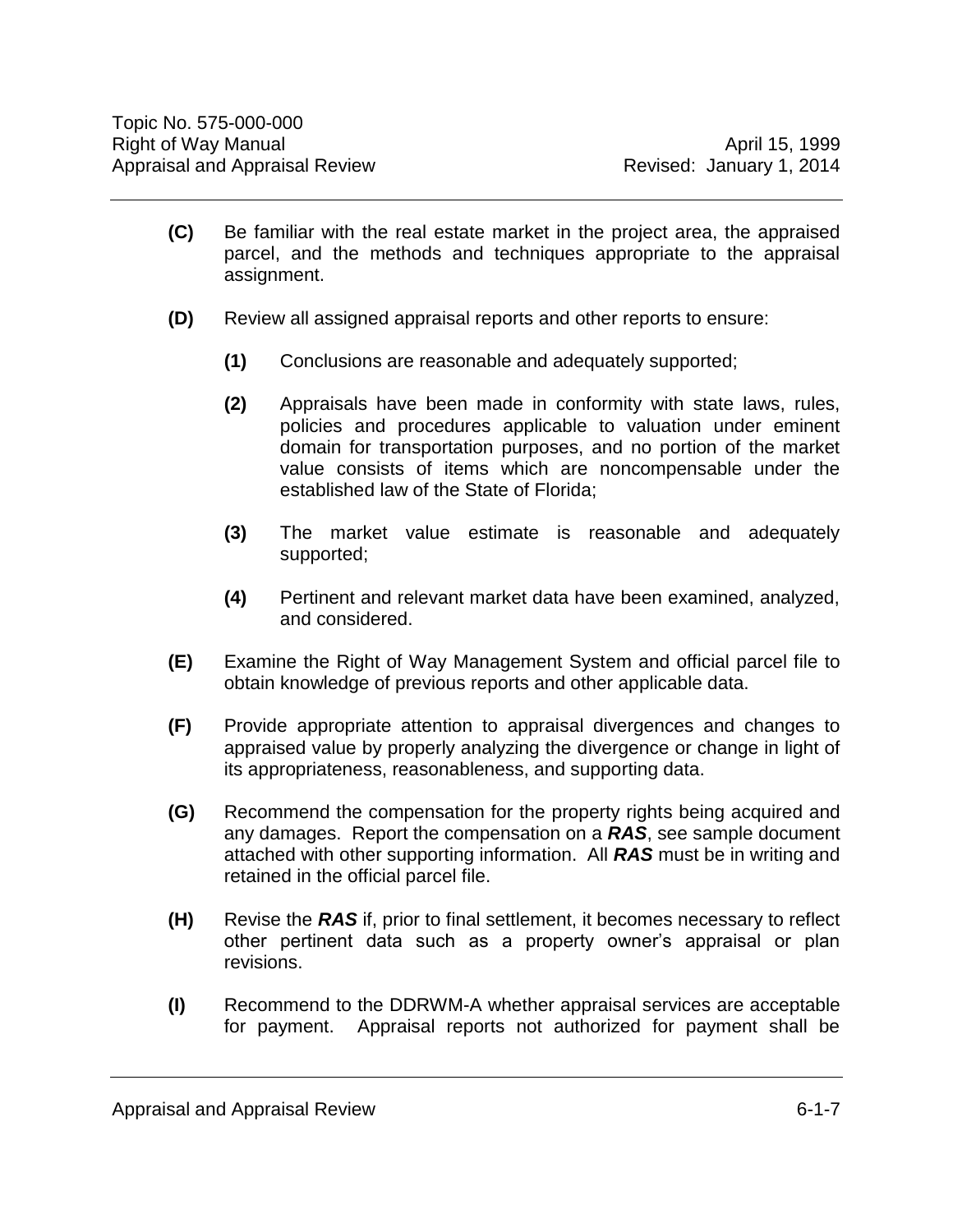considered rejected and must be processed in accordance with *Section 6.1.8*.

### <span id="page-9-0"></span>**6.1.3 Preliminary Project Review**

Projects should be field inspected by appropriate district staff prior to preparing for an appraisal service evaluation and negotiation. This review may be combined with the project coordination outlined in the *Right of Way Manual*, *Section 7.6*, *Eminent Domain*. The inspection team should, when possible, identify and document or track the following:

- **(A)** Complex parcels or parcels where the market value is expected to exceed the value threshold established in *Section 6.1.10*.
- **(B)** Unique appraisal problems, which may result in the need for variances, special exceptions, zoning waivers, or specialist reports, such as cost estimates, traffic studies, land planner, etc.
- **(C)** Parcels eligible for appraisal waiver and notify the District Right of Way Manager.
- **(D)** Parcels suspected of having hazardous materials or environmental management concerns and consults with the District Right of Way Manager for further action.
- **(E)** Public or quasi public agency and operating railroad ownerships and consult with the District Right of Way Manager for future action relative to inclusion in the *Request for Proposal*.
- **(F)** The need for and development of a request for legal opinions or legal advice.
- **(G)** Possible trades or exchanges of surplus or excess properties.
- **(H)** Unusual title situations where documentation of the ownership of various interests in the property needs to be further identified.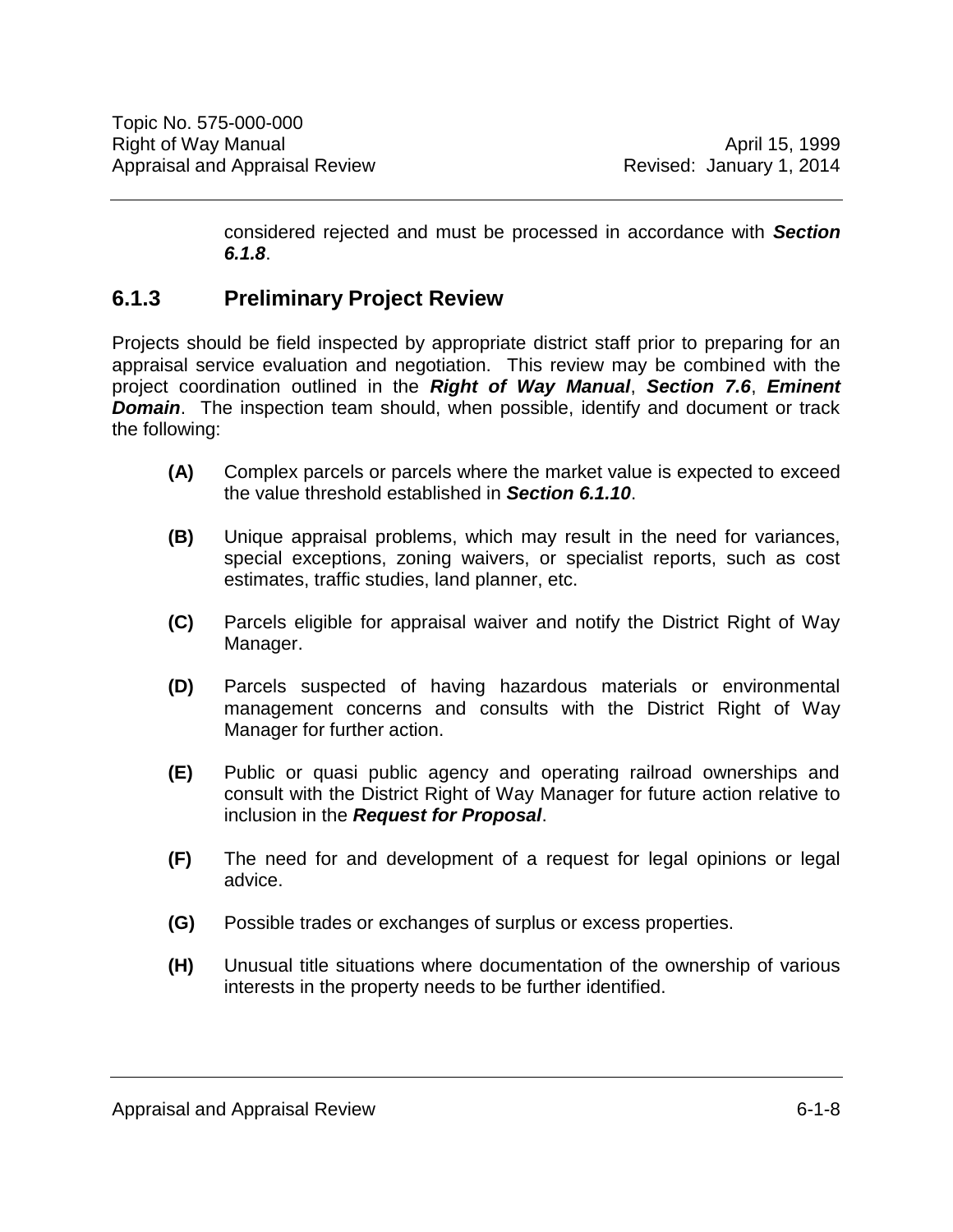- **(I)** Personal property and items that will be appraised and acquired as fixtures.
- **(J)** Modifications or revisions to right of way requirements or project design that may mitigate cost, business damages, and hardship situations. Significant issues should be discussed with the Design Project Manager or appropriate staff to ensure prudent expenditure of funds. Pursuant to *Topic No. 625-010-021*, *Median Opening and Access Management Decision Process*, early identification of access and median opening location in relation to individual parcels should be completed before appraisal. Access design and impacts to a right of way acquisition parcel should be determined prior to appraisal. Changes to access details or decisions must be coordinated with the DRWM, the Office of the General Counsel, and the Access Management Review Committee.
- **(K)** Appropriate appraisal development and reporting option(s) as specified in *USPAP.*
- **(L)** Property type category of each parcel.
- **(M)** Possible uneconomic remnants.

#### <span id="page-10-0"></span>**6.1.4 Review of Appraisal Reports - General**

Prior to their use, all appraisal reports contracted for by the Department are to be technically reviewed, except *Value Findings*, which, at a minimum, must be administratively reviewed by a qualified reviewer. Reviewers are to take a proactive role and consult with the appraiser during the fieldwork and report preparation periods. Contacts may include clarification of parent tracts, discussion of highest and best use, sales analyses, cost methods, and the review of draft segments of the appraisal reports. The district may find it appropriate for the appraiser to conduct a presentation to the district on critical valuation issues within the scope of the contract.

The reviewer shall avoid directing or the appearance of directing the appraiser. To the extent practicable, contacts with the appraiser should be made informally. If there is an impasse or debate concerning appraisal issues, the reviewer should formalize concerns in writing to the appraiser.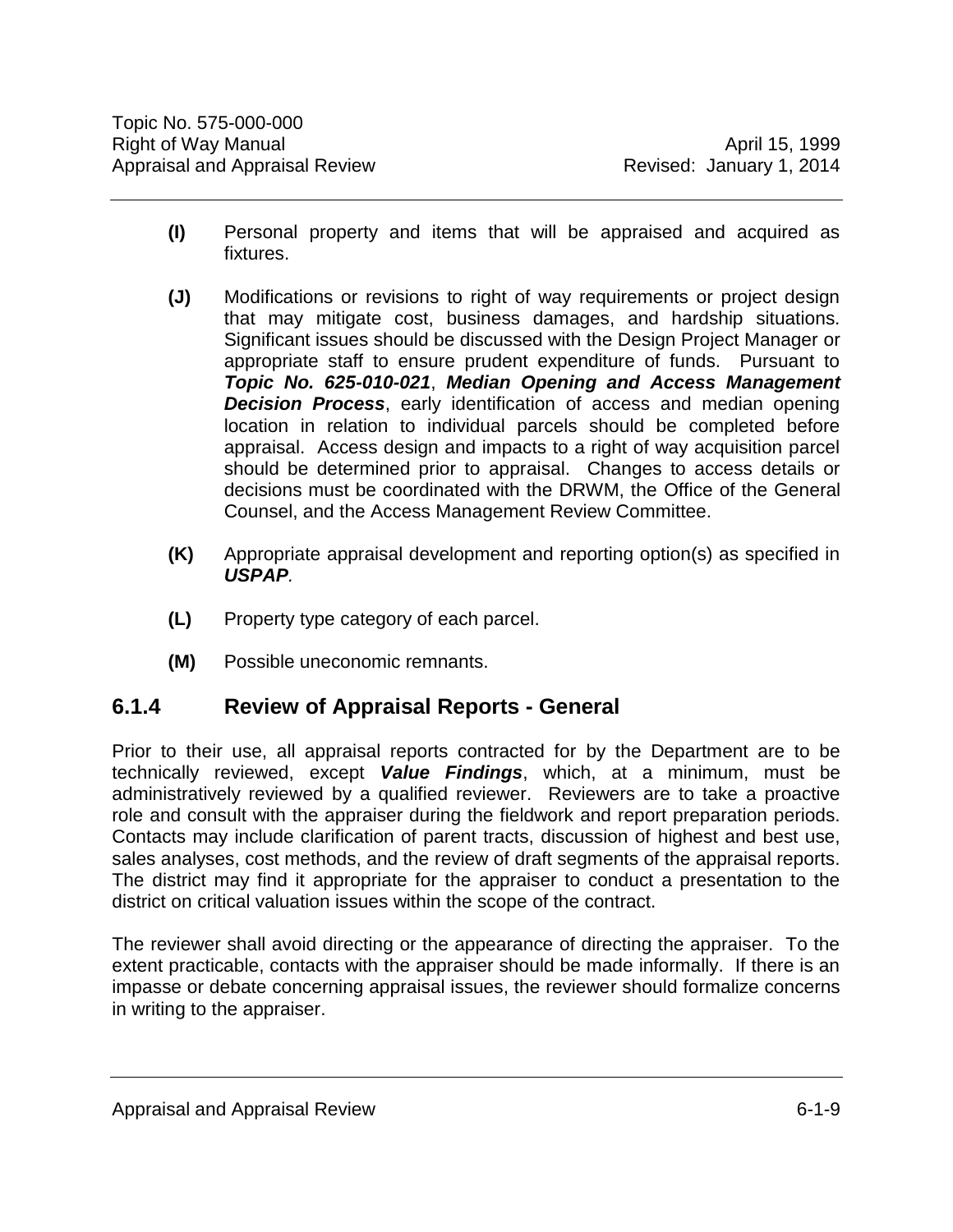### <span id="page-11-0"></span>**6.1.5 Review of Market Data**

The reviewer shall take a proactive role and become familiar with the project area and real estate market and available data. Consultation with the appraiser during the fieldwork and report preparation periods is encouraged and may include clarification of parent tracts, discussion of highest and best use, sales analyses, cost methods, and the review of draft segments of the appraisal reports.

#### <span id="page-11-1"></span>**6.1.6 Review of Appraisal Reports**

The reviewer shall:

- **(A)** Complete an initial desk review to ensure:
	- **(1)** Proper project and parcel identification.
	- **(2)** The appraiser adequately addressed the assignment in compliance with the appraisal services contract and the *Right of Way Manual*, *Section 6.2*, *Supplemental Standards of Appraisal*.
	- **(3)** Completeness and mathematical accuracy.
	- **(4)** Consistency with previously approved reports on the subject parcel. The reviewer must be familiar with all reports and *RAS* previously prepared on an individual parcel and must explain any differences in the value estimate within the current *RAS*.
	- **(5)** Consistency of support for the existence or absence of estimated damages.
- **(B)** Field inspect the subject project to ensure:
	- **(1)** Conclusions presented in the report are based on pertinent market facts and appropriate sources are used to substantiate statements of fact, such as, buyers, sellers, brokers, and governmental agencies.
	- **(2)** The appraiser properly analyzed and reported the impact of the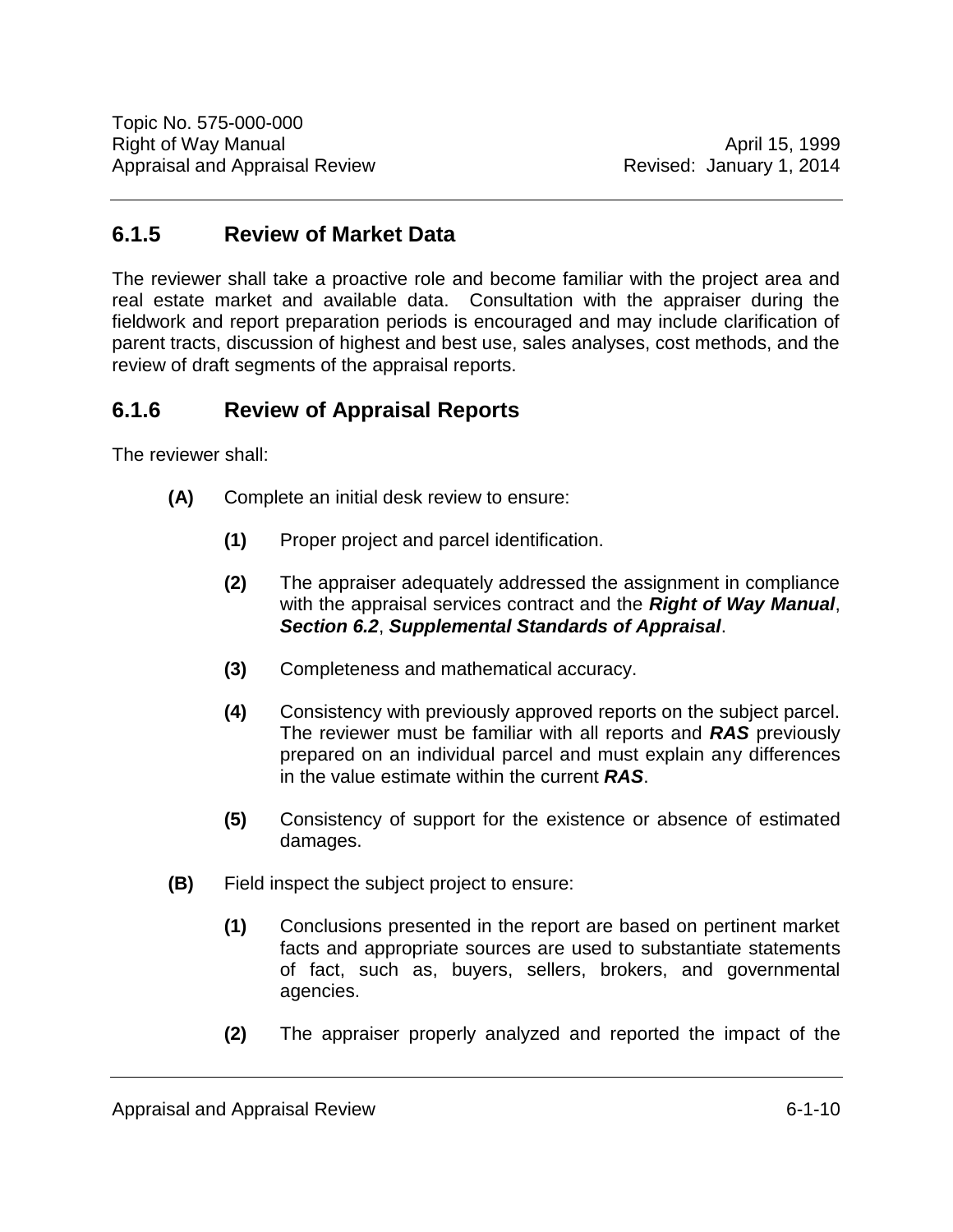project on the property being appraised and has adequately described and addressed areas of concern on the subject property.

- **(3)** The appropriateness of proposed cures, consultant analyses, and severance damage or lack of severance damage.
- **(4)** The comparable sales used are similar and differences are properly addressed.
- **(C)** Utilize other sources of information, if applicable, such as sales, listings, or pending contracts, and leases.
- **(D)** Ensure all components of real and personal property are addressed. Personal property may be included within the transaction of certain commercial and special use properties as may be customary in the marketplace (i.e. motels, restaurants, certain industrial properties). This component, if any, should be addressed within the appropriate/applicable approaches to value. The sales data and rental sheets should include comments about the existence or non existence of such components that may have influenced the price and/or rents paid. Grids included within the analysis should include a line item to address these items.
- **(E)** Complete a final desk review to ensure:
	- **(1)** Compliance with *USPAP*, *the Right of Way Manual*, *Section 6.2, Supplemental Standards of Appraisal*, the contract and written instructions.
	- **(2)** The appraiser has presented clear, convincing and logical facts and valuation techniques which lead the reader to the same or similar conclusion and that the report neither omits nor contradicts relevant factual data.
	- **(3)** Any inclusion of a subconsultant estimate or analysis is market supported, feasible, reasonable, and has been analyzed and adopted by the appraiser.
	- **(4)** The appraiser has sought and properly applied legal, engineering and title opinions.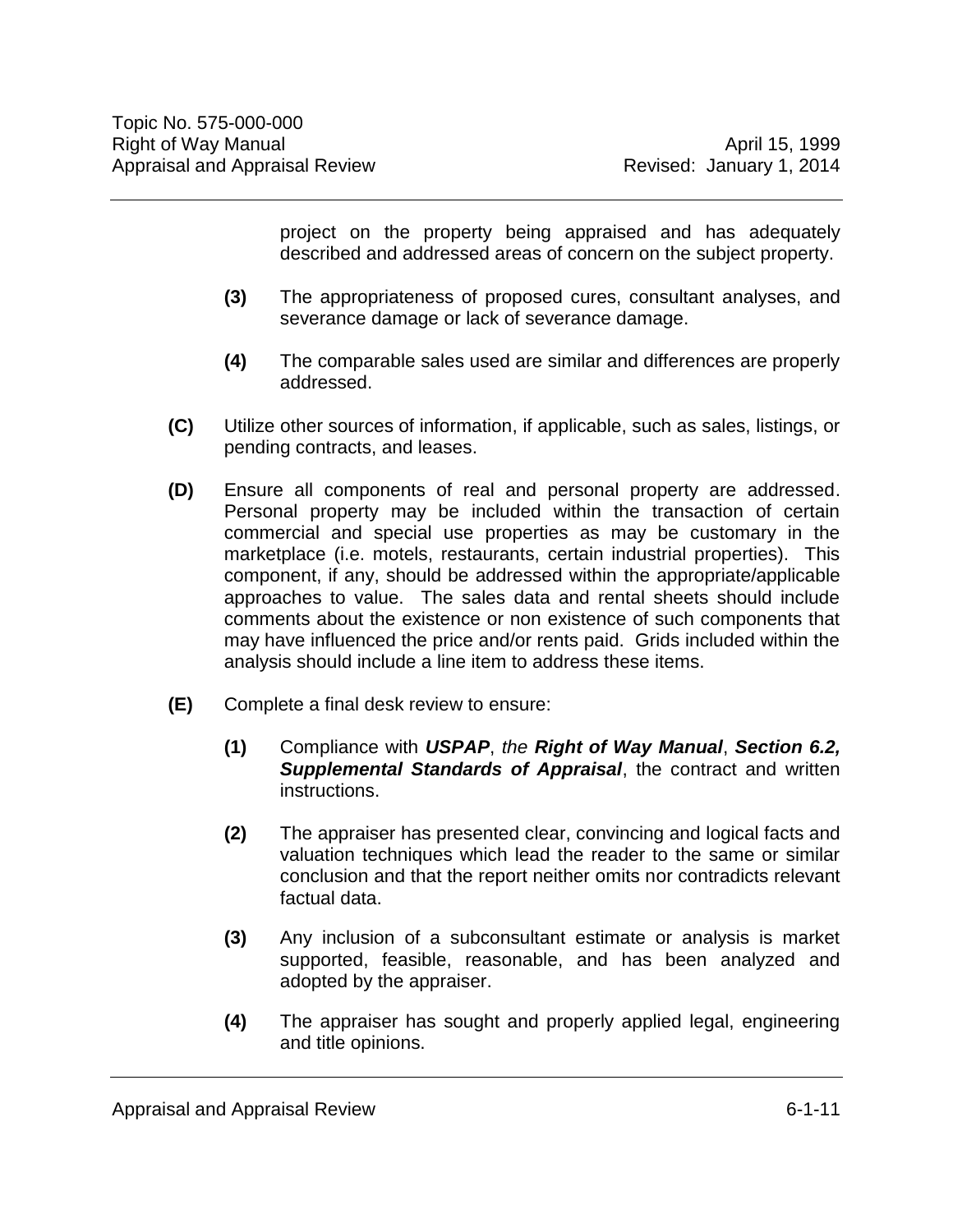- **(5)** That in the case of tenant owned buildings, structures or other improvements, the appraiser has presented appraisal opinions reflecting both the contributory value to the parent tract and salvage value.
- **(6)** Exclusion of noncompensable items and noncompensable damages through coordination with Department Counsel.
- **(7)** Exclusion of personal property unless pertinent to the appraisal assignment.
- **(8)** The report contains no inconsistencies, unsupported statements or conclusions or limiting conditions which are in conflict with *USPAP*, the *Right of Way Manual*, *Section 6.2, Supplemental Standards of Appraisal*, the contract and written instructions.
- **(9)** The report clearly presents support for the existence or absence of severance damages.
- **(10)** The report presents a supported value estimate allocated to land, improvements, special benefits, and severance damages, as applicable.

#### <span id="page-13-0"></span>**6.1.7 Minor and Major Deficiencies**

- **(A)** Minor corrections, such as typographical and mathematical errors not affecting the value conclusion may be corrected, initialed and dated on the appraisal report by the reviewer, or, if there are many such errors, the reviewer may request corrections. The reviewer shall notify the appraiser of the changes made, then notify the DDRWM-A that the report is acceptable for payment of the appraisal fee.
- **(B)** Major deficiencies, such as when the reviewer finds that the appraisal report needs clarification or contains substantive errors, the reviewer must initially attempt to resolve the issues informally, and if not successful, summarize the deficiencies in writing to the appraiser with copies to the DDRWM-A and official file. The reviewer shall meet with the appraiser, as necessary.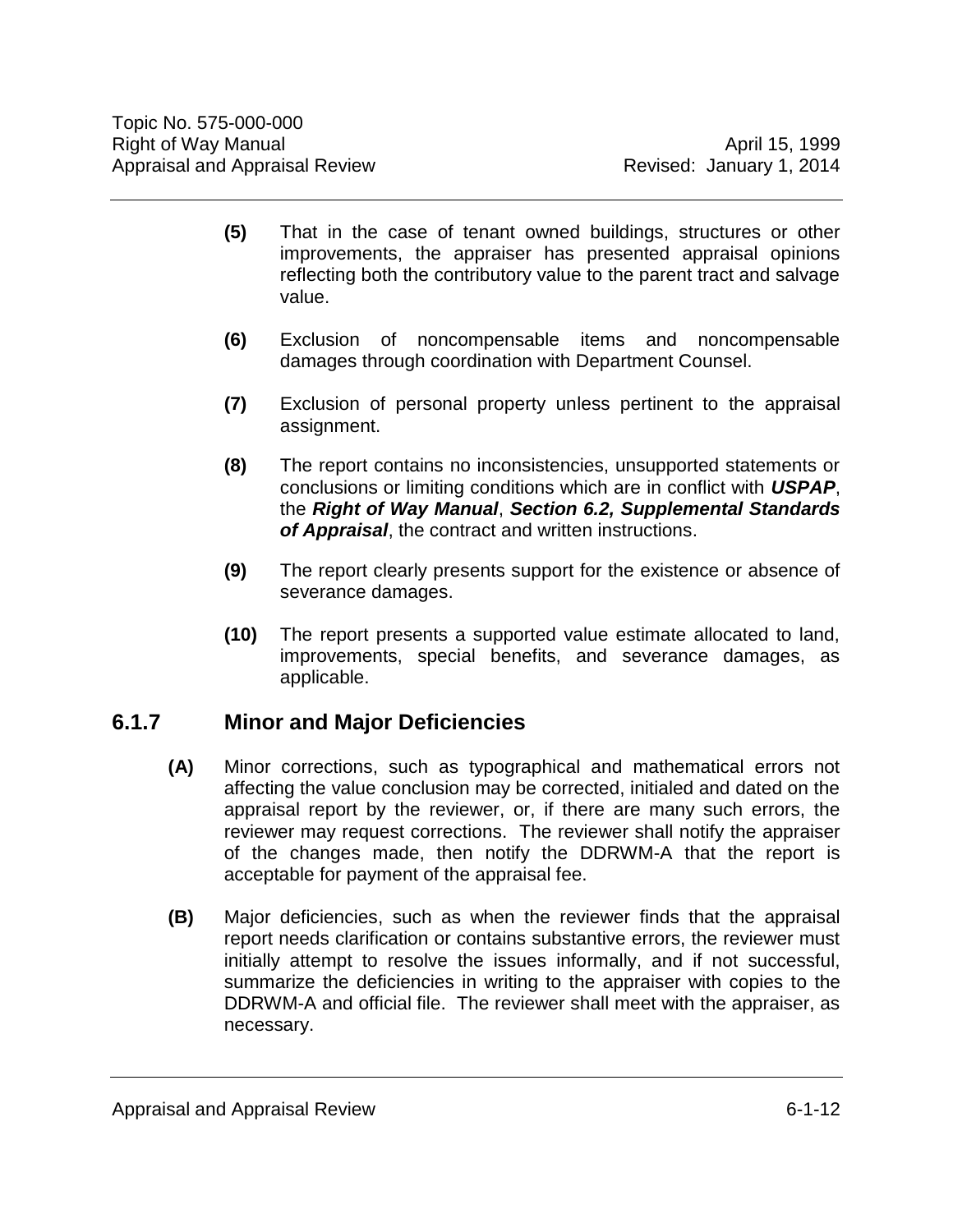### <span id="page-14-0"></span>**6.1.8 Rejecting the Appraisal Report**

Having taken the actions specified in *Section 6.1.7*, if an acceptable report is still not obtained, the reviewer must prepare a memorandum to the DDRWM-A stating the reasons for rejection and the efforts made to obtain an acceptable report. The DDRWM-A must examine the appraisal report and the memo rejecting the appraisal. The DDRWM-A will:

- **(A)** Upon concurrence with the rejection:
	- **(1)** Sign and date the appraisal rejected memorandum.
	- **(2)** Attach the original of the appraisal rejected memorandum to a reproduced copy of the appraisal report and place them in the official parcel file.
	- **(3)** Return all copies of the appraisal reports and appraisal invoices to the appraiser with a written notice stating the reason(s) for the rejection. Advise the appraiser that payment is not authorized and that while all copies of the reports and invoices are being returned, a photocopy is being retained by the Department for documentation purposes. Attach a copy of the notice to the appraiser and a copy of the appraiser's invoice to the reproduced copy of the appraisal report in the official file. Send copies of the letter to the District Contracts Administrator.

**NOTE:** When rejecting and refusing to pay for a work product, all copies of the product should be returned to the appraiser and reproduced copies retained, unless the contract provides otherwise. The retained copies should be clearly marked as Reproductions - Original Copies Returned to Appraiser.

- **(4)** Initiate action to secure an acceptable appraisal report from a different appraiser, if appropriate.
- **(B)** Upon nonconcurrence with the rejection, return the memo rejecting the appraisal to the reviewer with a memo attached stating the action to be taken by the reviewer.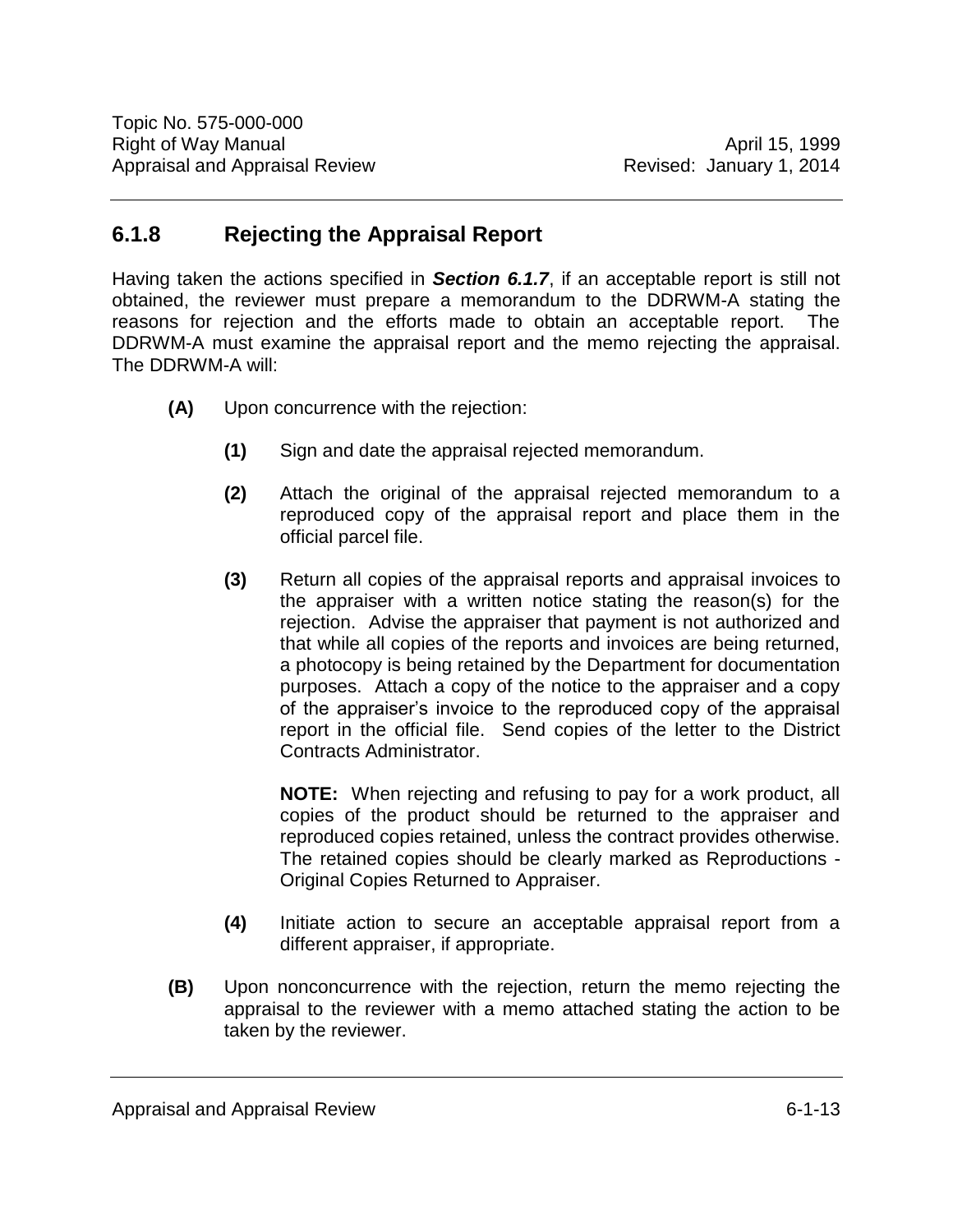#### <span id="page-15-0"></span>**6.1.9 Review of Owner's Appraisal Report**

**6.1.9.1** When received prior to Order of Taking the following applies:

- **(A)** If the property owner submits an appraisal report for consideration by the Department during negotiations prior to Order of Taking, the DDRWM-A will assign it to a reviewer for a technical review for compliance with *USPAP.*
- **(B)** If the property owner's appraisal report has useful information the reviewer may either approve the report for negotiation, include information from the report in the *RAS* in support of the reviewer's recommended compensation, or prepare a *Review Appraiser's Report (RAR)* referencing information in the owner's report.

**6.1.9.2** When received during litigation, the following applies:

- **(A)** Upon request of the assigned attorney, a property owner's appraisal report received during litigation may be either administratively or technically reviewed.
- **(B)** Upon request of the assigned attorney, the reviewer shall set forth strengths and weaknesses of a property owner's appraisal report.
- **(C)** Right of Way Management System entry is required for all property owner appraisal reports whether technically or administratively reviewed.

**6.1.9.3** When received for surplus real property disposition, appraisals (which must comply with *USPAP)* may be reviewed administratively or technically. If technically reviewed, a determination must be made as to the level of compliance with *USPAP*. All reviews must be summarized in writing. Further, any review shall result in a determination of the adequacy of the report under review and the degree of reliance one can place on the report from which to base a business decision. Appraisal review of surplus property appraisals can be entered into the *Right of Way Management*  **System** by selecting "Excess Parcels" within the Property Management business area.

**6.1.9.4** Distribution and Right of Way Management System entry shall be as follows: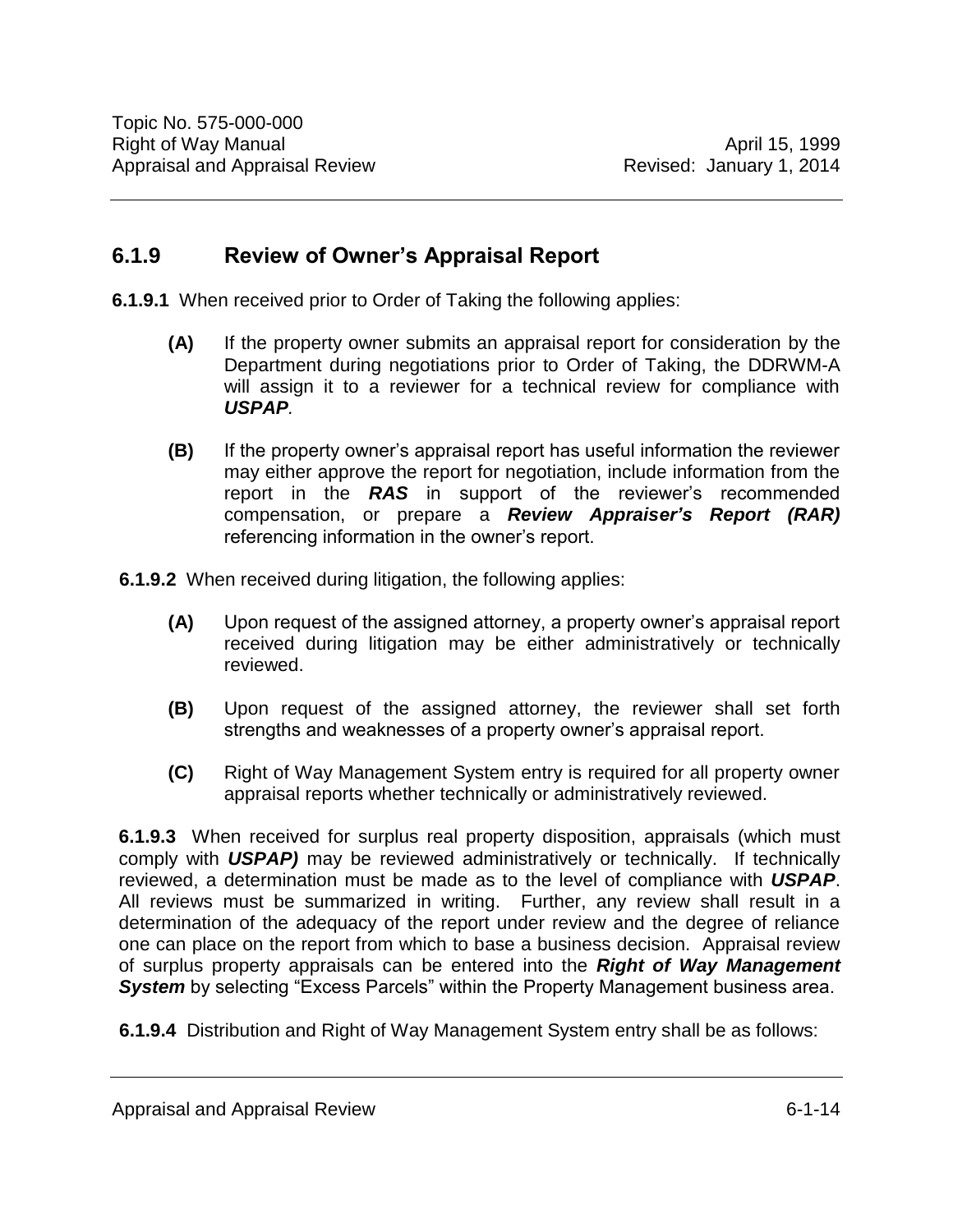- **(A)** Distribution of property owner appraisals and appraisal reviews shall be in accordance with *Section 6.1.1(l)*.
- **(B)** Right of Way Management System entry is required for all property owner appraisal reports whether technically or administratively reviewed.

### <span id="page-16-0"></span>**6.1.10 Complex Parcels or Parcels Valued in Excess of \$1,000,000**

Two appraisals may be advisable when an acquisition presents complex appraisal issues and/or the value estimate of the parcel is, or is anticipated to be, in excess of \$1,000,000. Using a different cost analyst for each appraisal is also advisable when primary reliance is placed on the Cost Approach to value.

### <span id="page-16-1"></span>**6.1.11 Pre Litigation Coordination**

During pre litigation negotiation on assigned parcels, the reviewer shall assist the right of way agent when questions arise regarding valuation concepts, support for conclusions, new information, or other relevant market data is presented by the negotiator. The reviewer shall take appropriate actions to resolve issues and/or answer inquiries.

#### <span id="page-16-2"></span>**6.1.12 Appraisal Review - Updated Reports and Litigation**

**6.1.12.1** The District Right of Way Manager shall assure that all written appraisal reports will be reviewed and, if appropriate, approved by a District Reviewer prior to use. The reviewer should be consulted in the mediation and trial preparation process. The reviewer must revisit all data, including that presented by the property owner (see **Section 6.1.9)**. Sufficient time is to be allowed to perform an adequate review of each appraisal report, recognizing the constraints of the court schedule.

**6.1.12.2** When assigned parcels are placed in suit, the reviewer shall, upon request of the assigned attorney:

- **(A)** Contact and offer the assigned attorney any information or services which may be helpful in pre trial, mediation, or trial.
- **(B)** Review Department appraisal reports not only according to requirements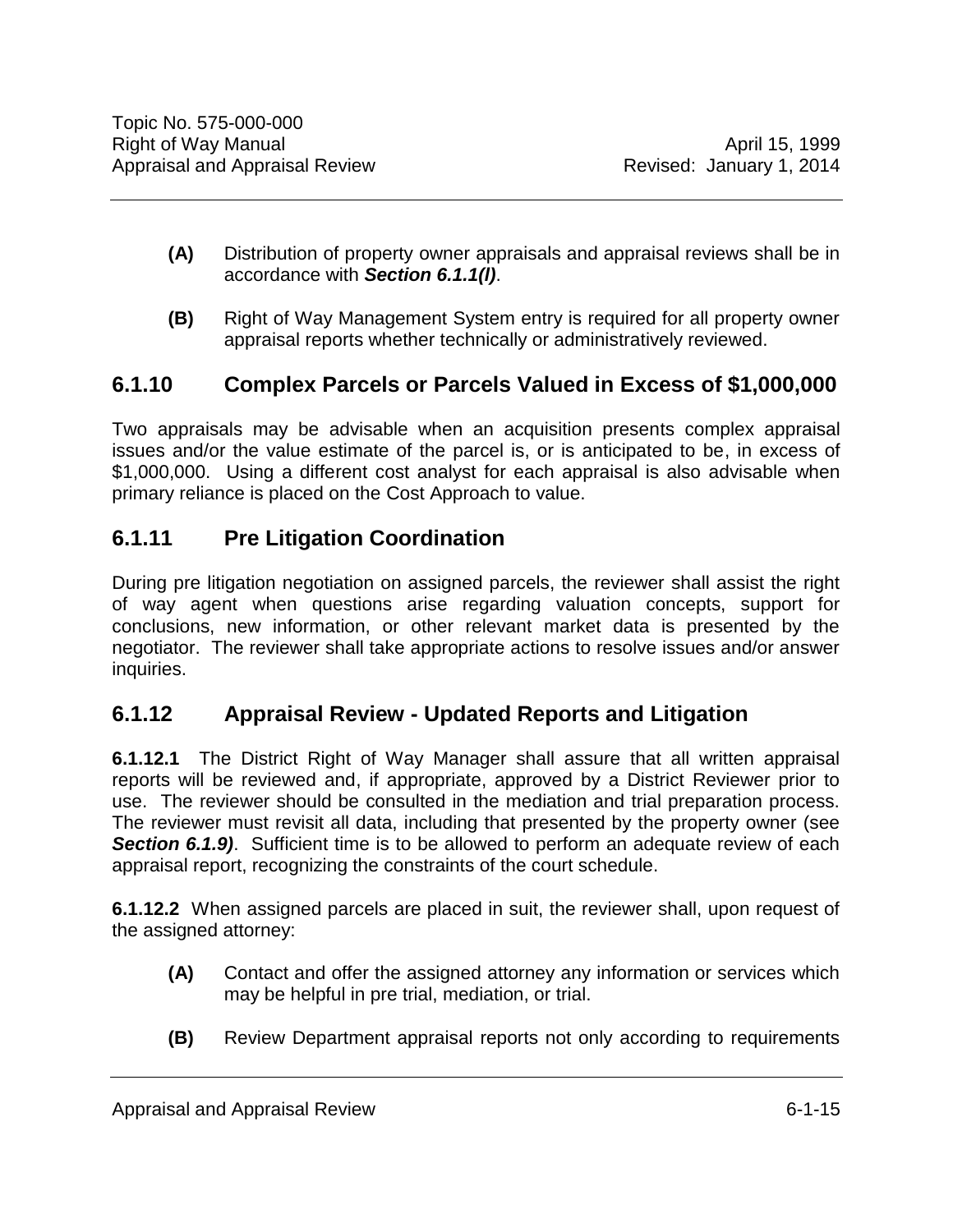of *Section 6.1*, but also to set forth strengths and weaknesses to assist in the negotiation and litigation process.

**6.1.12.3** Any changes in value from prior parcel appraisals must be discussed in the *RAS*. The *RAS* shall reference any legal advice concerning the appraisal with every attempt made to obtain such advice in writing.

#### <span id="page-17-0"></span>**6.1.13 RAS - General**

The *RAS* shall be prepared as follows:

- **(A)** Upon completion of the desk and field review of an appraisal, a *RAS*, see attached sample document, shall be prepared by the reviewer according to *Section 6.1* and standards set forth in *USPAP*. A *RAS* shall be prepared for all technically reviewed reports. A *RAS* is not required for administrative reviews of owner's reports received during the litigation process, *Value Findings*, surplus property appraisals, or for administrative reviews for compensation purposes, such as, evaluations of contract fee reviewer's report or *RAS* in order for a state employee to determine recommended compensation in the amount suggested by the contract reviewer.
- **(B)** *Part A* of the *RAS* shall identify the project and parcel reviewed and include all previous and current appraisal activity in chronological order. **Part B** should identify and briefly describe the parent tract and its location. It should be a clear, concise and logical presentation of facts. The *RAS* must contain the reviewer's analysis and conclusion as to the adequacy and appropriateness of the appraiser's analyses, opinions and conclusions. *Part B* must summarize significant issues and information necessary to assist acquisition agents, managers, and attorneys. The *RAS* should serve to bolster and reinforce the appraisal being approved. In some instances, the *RAS* may also state the reviewer's reasons for finding a specific report unacceptable, and for making recommendations to management of a solution to the appraisal problem. In either situation, the *RAS* is to be written in a professional objective manner.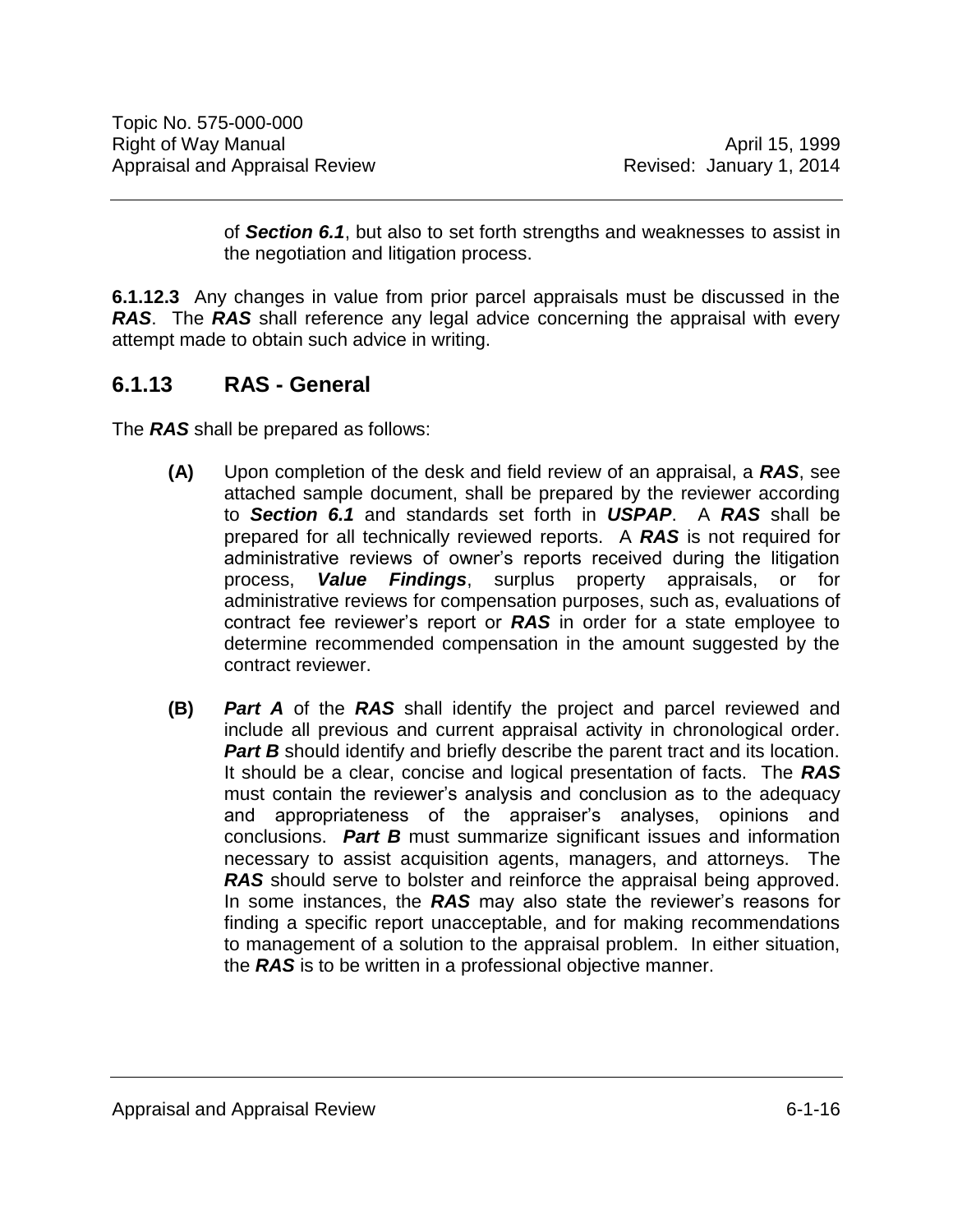### <span id="page-18-0"></span>**6.1.14 RAS - Value Allocation, Changes, and Rounding**

The reviewer shall report each allocation of the recommended compensation to land, improvements and damages, if any. A reasonable effort shall be made to identify tenant owned improvements to be acquired. The value of any known tenant owned improvements to be acquired shall be listed separately. In no instance should the value of the part to be acquired and severance damages exceed the before value of the property. Recommended compensation shall not include cost to cure amounts for work to be performed by the Department. Coordination with the Property Management Administrator is necessary to identify these instances.

For technical reviews, changes in analyses or value conclusions from previously approved reports shall be thoroughly explained by the reviewer in *Part B* as to reasonableness and appropriateness. Such discussion is to include the reviewer's evaluation as to the validity of the revised analysis or conclusion and an explanation as to why the superseded analysis or conclusion is no longer appropriate or reasonable. Such explanations may address, but are not limited to: modification of maps or plans, changes in costs to cure, comparable data selection, severance damages, highest and best use, and new data analyses.

The sum of the amounts allocated to land, improvements and damages must equal recommended compensation. The reviewer shall ensure that any rounded amounts are logical and reconciled to equal the recommended compensation. The Reviewer must ensure, to the extent practicable, that rounding decisions within an appraisal report do not inadvertently result in an offset of severance damage amounts or result in a conclusion of severance damages that would not otherwise exist. Downward rounding of compensation components (land, improvements, and damages) should be avoided.

## <span id="page-18-1"></span>**6.1.15 Right of Way Management System**

Before completing the *RAS*, the reviewer or designee shall examine the appraisal database screens in the *RWMS* system for the parcel. The reviewer shall report any inaccurate information to the DDRWM-A.

### <span id="page-18-2"></span>**6.1.16 RAS - Uneconomic Remnant**

An uneconomic remnant is property which, as a result of a partial taking, has little or no utility or value to the owner, as determined by the reviewer. An uneconomic remnant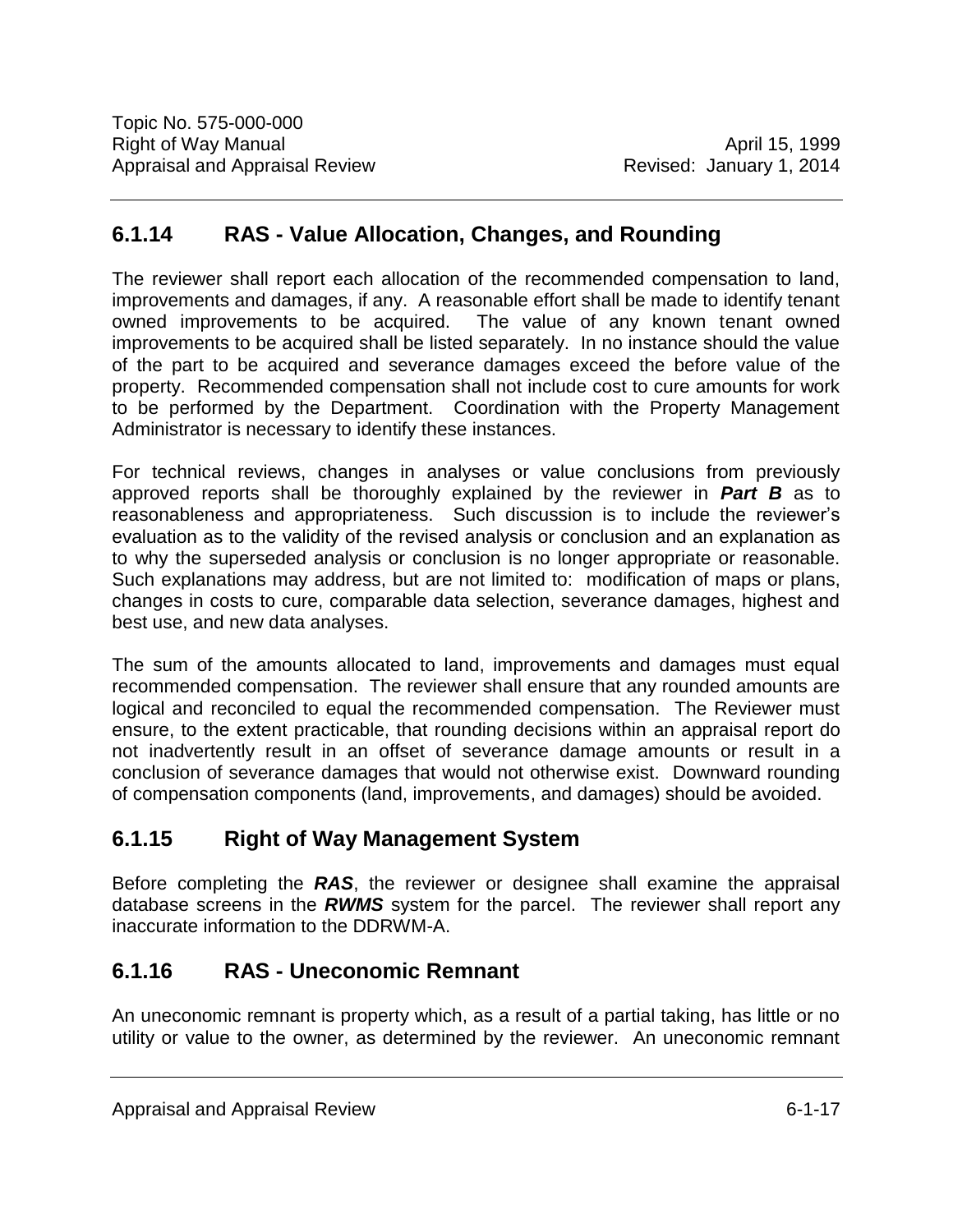may have value in the market but may have little or no utility or value to the owner. The test is whether the reviewer determines that the remnant has little or no utility to the owner, not whether there is value in the marketplace. A remnant or part of a severed ownership may be declared an uneconomic remnant, even though such was its status before the acquisition, because it has been further reduced in utility. The reviewer must complete the uneconomic remnant section in the lower left hand corner of *Part A* on the *RAS*, or if a *Value Finding* or the *Certificate of Value*, as appropriate. The following information is to be entered:

- **(A)** Enter the land area. Land area should be the sum of the area of the taking and the uneconomic remnant.
- **(B)** Under P/W, Partial/Whole, enter "P" if there is a remainder to the parent tract in addition to the uneconomic remnant plus the take. Enter "W" if the uneconomic remnant plus the take constitutes a whole taking of the parent tract.
- **(C)** The allocation to land, improvements, damages and/or cost to cure, and the total estimate of value are to be completed considering that the area of taking includes the uneconomic remnant. When an uneconomic remnant results in the whole property being acquired, the allocation shall be for land and improvements only.
- **(D)** The reviewer shall explain in the *RAS* why the remnant is uneconomic and shall conclude a total value for the part to be acquired, plus the value of the uneconomic remnant. The reviewer's recommended compensation shall exclude the value of the uneconomic remnant. The final paragraph on the *RAS* shall clearly identify the uneconomic remnant, support its declaration as such, and state its value. If there are two or more remainders the reviewer must clearly identify which remainder(s) is/are being declared uneconomic. If the reviewer has reason to believe any portion of the uneconomic remnant is contaminated, a statement to this effect must be made to alert the acquisition agent.
- **(E)** The DDRWM-A shall ensure that the value of the uneconomic remnant is properly entered into the Right of Way Management System.
- **(F)** Unless otherwise authorized in writing by the DRWM, the *RAS* is the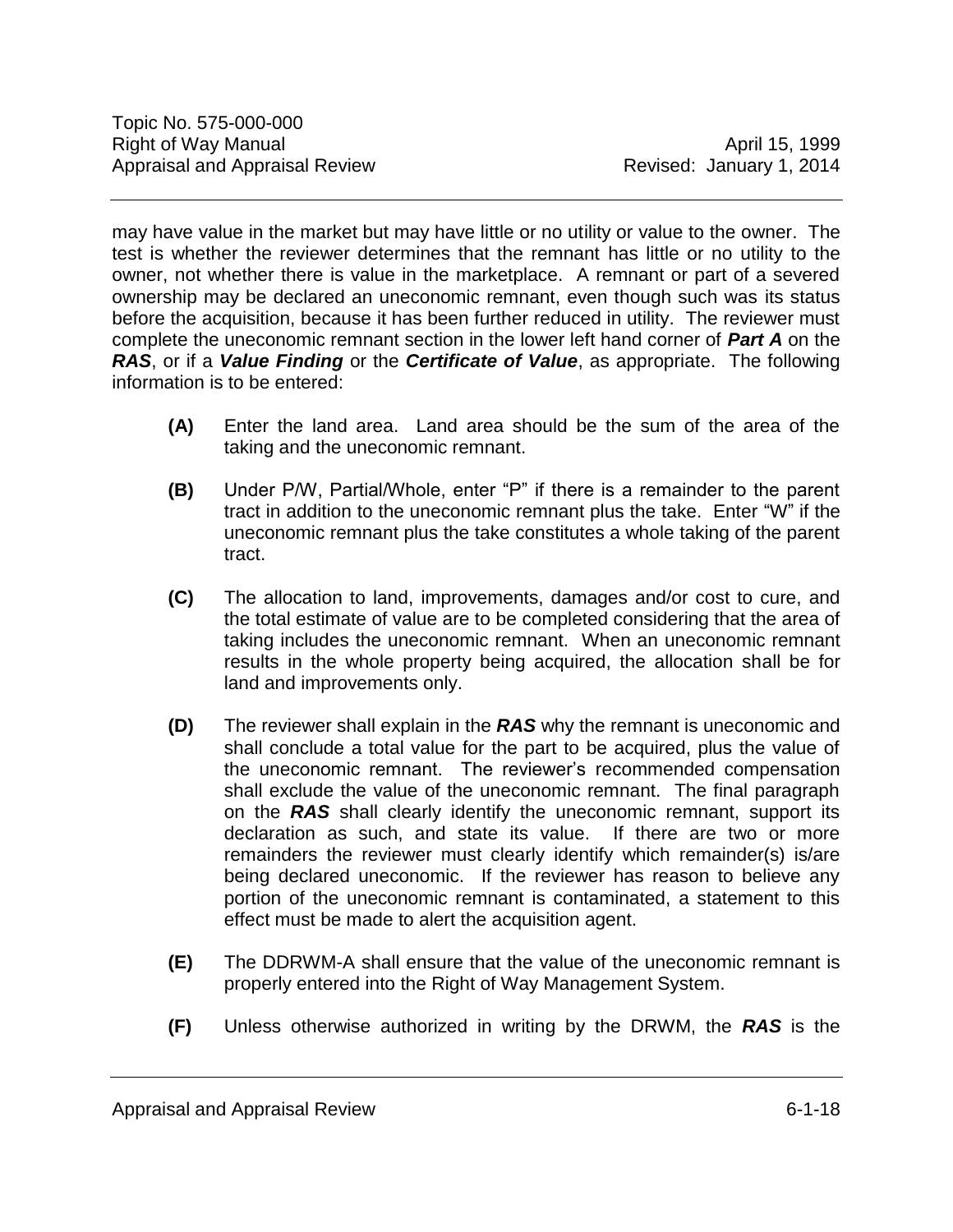acquisition agent's sole authorization to offer to purchase an uneconomic remnant.

**(G)** When the DDRWM-A or staff is notified that a request has been made for a revised instrument, or a revised instrument has been received, indicating the property owner has accepted the Department's offer to purchase the uneconomic remnant, an *RAR* shall be prepared and entered into the Right of Way Management System to ensure databases accurately reflect the last approved compensation.

### <span id="page-20-0"></span>**6.1.17 Sign and Date RAS**

The reviewer shall sign and date the *RAS*. The original *RAS*, appraisal, and related documents shall be delivered to the DDRWM-A for review, distribution, and coordination of database entry, as applicable.

### <span id="page-20-1"></span>**6.1.18 Delivery of RAS**

The *RAS* should not be inserted into the appraisal report, nor given to the property owner or owner's representative as part of the appraisal unless the statement is specifically requested through a public records request, discovery request, or ordered by the court. Any such requests shall be coordinated with the Office of the General Counsel to ensure that the requested information has not been specifically prepared at the demand of the assigned attorney in preparation for litigation.

### <span id="page-20-2"></span>**6.1.19 Review Appraiser's Report (RAR) - General**

**6.1.19.1** An *RAR* is supplemental to the report(s) under review and is not intended to be a stand-alone document. *Parts A and B* of the *RAS,* see attached sample document, shall be completed for each *RAR.* An *RAR* is an appraisal and must comply with *USPAP* and the *Right of Way Manual*, *Section 6.2*, *Supplemental Standards of Appraisal*, and requires concurrence by the DDRWM-A, except for minor alterations which result in a clearly apparent, or unequivocal reason for the changes in value. A reviewer may prepare an *RAR* to avoid additional fees and costs, delays, or for other management purposes.

**6.1.19.2** The reviewer shall be consistent with *USPAP* and the *Right of Way Manual*, *Section 6.2*, *Supplemental Standards of Appraisal*, when performing an *RAR*. There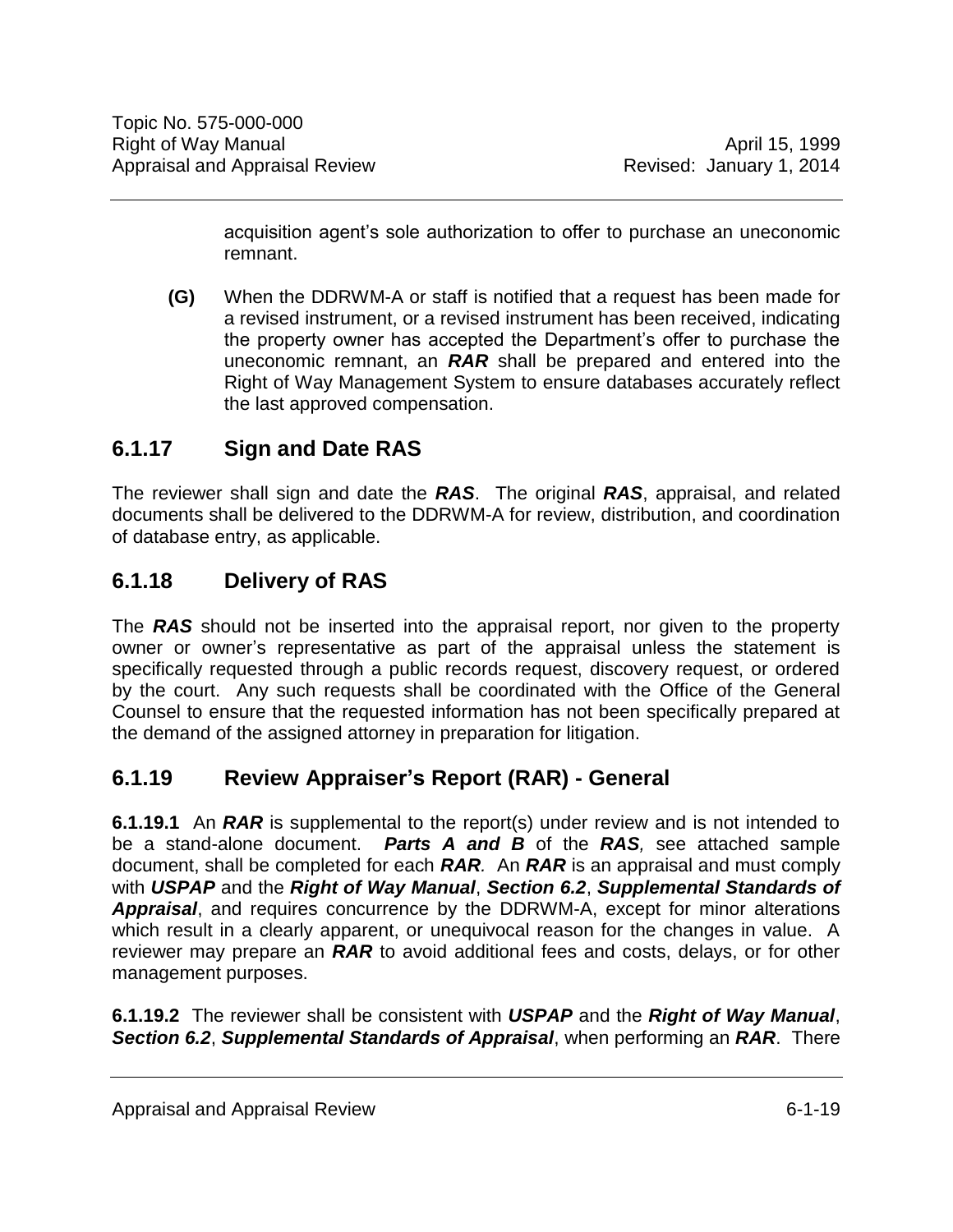may be situations where the reviewer believes that a jurisdictional exception must be disclosed. In such an instance, the reviewer must obtain the concurrence of the DDRWM-A prior to the use of a jurisdictional exception.

**6.1.19.3** A separate *Certificate of Value* need not be completed as the certification language on *Part A* of the *RAS* serves as the reviewer's certification.

**6.1.19.4** The reviewer shall notify the appraiser of the action taken so that future updates may reflect the change. Notification is not necessary when the *RAR* is written solely to reflect the property owner's acceptance of the Department's offer to purchase an uneconomic remnant.

**6.1.19.5** An *RAR* may be completed for any reason deemed valid by the DDRWM-A.

### <span id="page-21-0"></span>**6.1.20 RAR - Partial to Whole Acquisition**

When the reviewer is advised that the Department elects to acquire the whole property, the reviewer will prepare an *RAR* concluding the value of the whole property. The DDRWM-A shall ensure that the value of the whole acquisition is properly entered as an additional entry into the Right of Way Management System.

### <span id="page-21-1"></span>**6.1.21 RAR - Significant Changes to Reported Value**

Prior to making significant changes, the reviewer shall consult with the DDRWM-A. In arriving at an estimate of value, the reviewer may include data contained in any appraisal. Reviewers should personally verify any data and provide written analyses of the data plus reasoned justification or explanation in support of the conclusion. The *RAR*, in conjunction with the report under review, must contain sufficient documentation to support the opinion of value. Differences in analyses between the reviewer and appraiser or wide divergences among appraisals may necessitate an *RAR*. These differences may involve highest and best use premise, selection and analyses of approaches to value, selection of most appropriate approach to value, selection of data used, or support for the appraiser's opinion of damages.

### <span id="page-21-2"></span>**6.1.22 Appraisal Waivers**

When DDRWM-A has determined that the valuation problem is uncomplicated and it is estimated the recommended compensation of all parcels pertaining to a single parent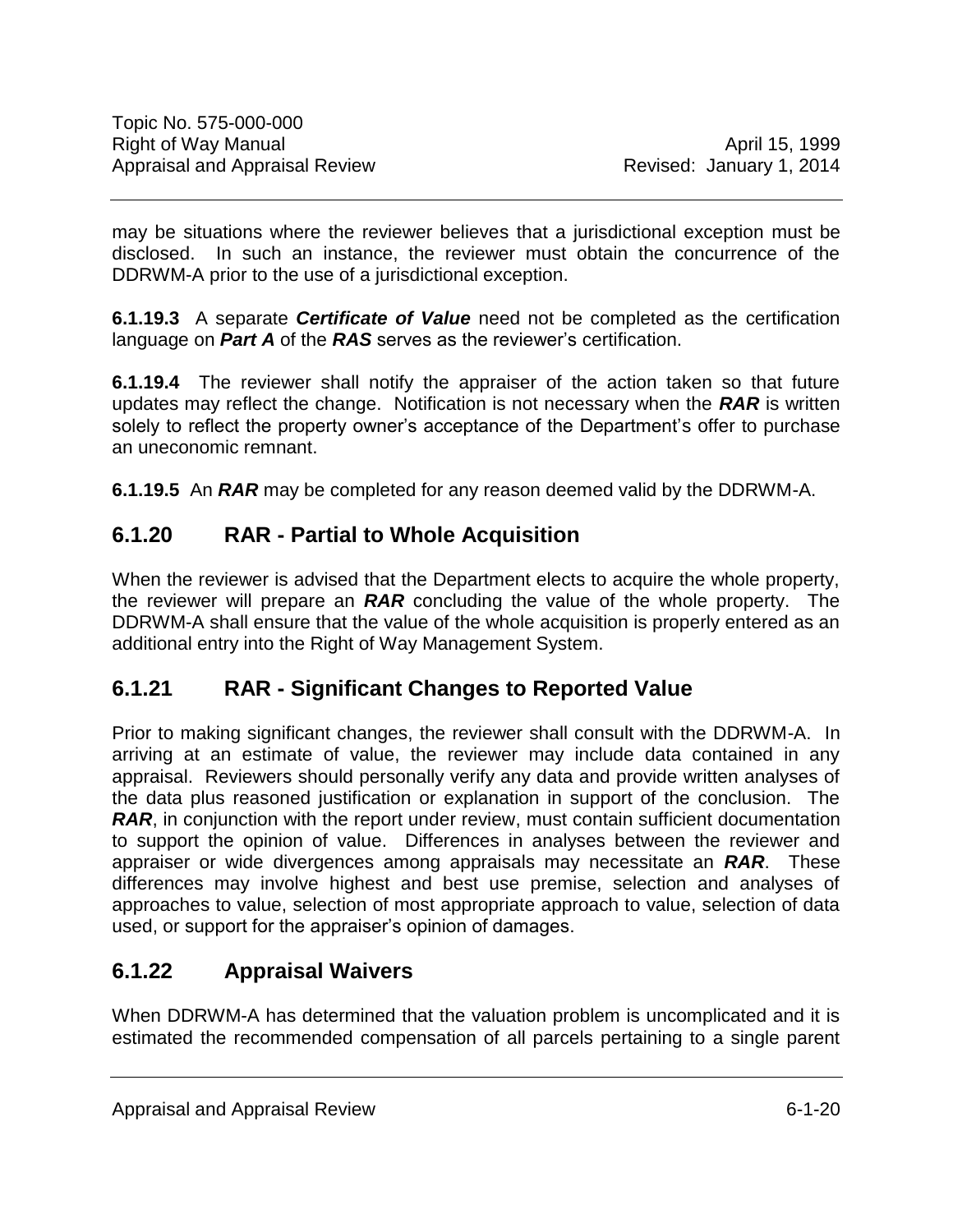tract, fee, temporary and permanent easements, is not expected to exceed approved thresholds, a notification memorandum may be sent to the District Right of Way Manager indicating that an appraisal is not necessary for negotiations.

If an Agent's Price Estimate is prepared pursuant to *Right of Way Manual*, *Section 7.2*, *Negotiation Process*, appraisal data shall be entered into the Right of Way Management System. The Appraisal section will make accessible any data regarding unit values for land and costs for site improvements when requested. When the appraisal waiver provision for parcels not expected to exceed approved thresholds is utilized, it is not necessary to afford the property owner the opportunity to accompany the Department employee on a property inspection. If the parcel cannot be negotiated, the DDRWM-A shall be notified that an appraisal report and review are required in order to proceed to an Order of Taking hearing.

### <span id="page-22-0"></span>**6.1.23 Value Finding Format**

**6.1.23.1** When considered appropriate by the District, the value finding format can be used on vacant or land only, non-complex appraisals. The *Value Finding* format must comply with *USPAP* reporting requirements for a *Restricted Appraisal Report*. The *Value Finding* format, *Certificate of Value*, and instructions are referenced in the *Right of Way Manual*, *Section 6.2*, *Supplemental Standards of Appraisal*.

**6.1.23.2** The scope of the assignment may be limited to analysis of available market data and a conclusion of value. Market analysis may be based on information from appraisal reports or studies done by others for the Department, which are believed to be reliable.

**6.1.23.3** The following are minimum requirements and may be placed in the appraiser's working file: extent of investigation, collecting, confirming and reporting data, assumptions and limiting conditions may be attached, purpose and intended use, summary and brief supporting data for appraisal procedures used, exclusion of any of the usual valuation approaches, and explanation for highest and best use. In accordance with *USPAP Advisory Opinion 11*, the report must reference the existence of specific workfile information in support of the appraiser's opinions and conclusions. The contents of the workfile must be sufficient for the appraiser to produce an *Appraisal Report*.

**6.1.23.4** The *Certificate of Value* pertaining to *Value Findings* is to be signed and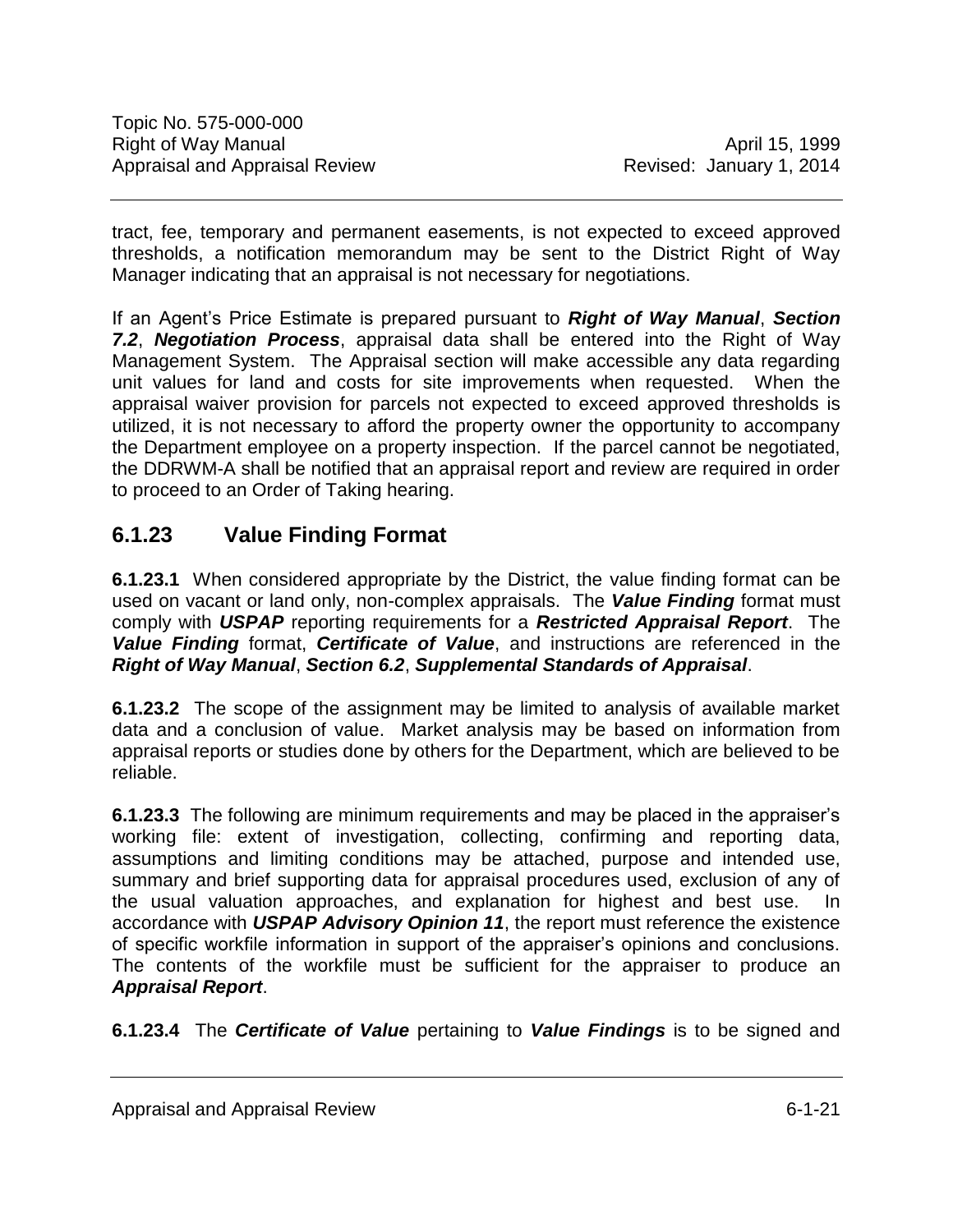dated by the appraiser and DDRWM-A, or designee (who must be a qualified reviewer), indicating Departmental administrative review. The completed *Value Finding* and signed *Certificate of Value* pertaining to *Value Findings* will constitute the appraisal. All other information should be placed in the appropriate file. Right of Way Management System data entry is required. Distribution shall be in accordance with **Section 6.1.1 (I).** If the parcel cannot be negotiated, the Acquisition Administrator or assigned attorney shall provide adequate notification to the DDRWM-A, who will confer with the Office of the General Counsel and determine the appropriate appraisal format for the Order of Taking hearing.

### <span id="page-23-0"></span>**6.1.24 Payment of Appraisal Fees**

Acceptance of an appraisal report by the DDRWM-A, or designee, as meeting the terms of the contract and the *Right of Way Manual*, *Section 6.2*, *Supplemental Standards of Appraisal*, constitutes approval for payment of the appraiser's invoice for appraisal fees in accordance with contract terms. A completed, signed *RAS*, constitutes acceptance for payment of appraisal fees in accordance with contract terms.

### <span id="page-23-1"></span>**6.1.25 Contract Review Appraisers & Central Office Contracting**

**6.1.25.1** Contracted appraisal review activities will be conducted in the same manner as when a staff reviewer is assigned to a project, except the contract reviewer must conclude to a suggested but not recommended compensation amount.

**6.1.25.2** A Department reviewer must evaluate the contract reviewer's *RAS*, to monitor the quality of the review, and must establish recommended compensation, as appropriate, by certifying to the following:

- **(A)** I certify that, to the best of my knowledge and belief:
	- **(1)** I have no present or prospective interest in the property that is the subject of this report, and I have no personal interest or bias with respect to the parties involved.
	- **(2)** My compensation is not contingent on an action or event resulting from the analyses, opinions, or conclusions in, or the use of, this report.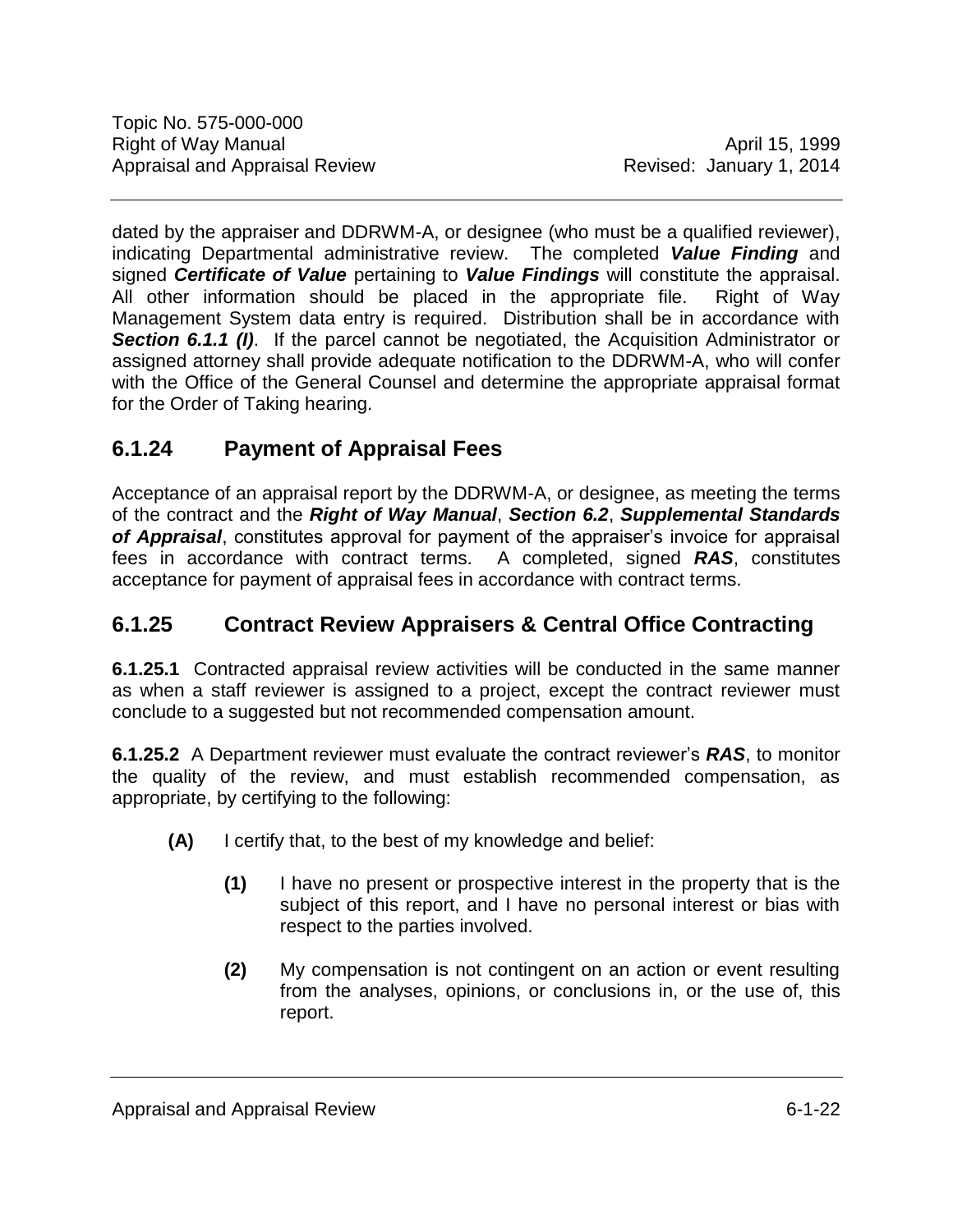- **(3)** I have or have not made a personal inspection of the property that is the subject of this report.
- **(4)** No one provided significant professional assistance to the Department employee signing this certification.
- **(5)** I have performed no (or the specified) services, as an appraiser or in any other capacity, regarding the property that is the subject of the work under review within the three-year period immediately preceding acceptance of this assignment.
- **(B)** Based on my analysis of the suggested compensation of items compensable under State law, I recommend compensation in the amount of:  $\frac{1}{2}$  , allocated as Land  $\frac{1}{2}$  ,  $\frac{1}{2}$  ,  $\frac{1}{2}$  ,  $\frac{1}{2}$  ,  $\frac{1}{2}$  ,  $\frac{1}{2}$  ,  $\frac{1}{2}$  ,  $\frac{1}{2}$  ,  $\frac{1}{2}$  ,  $\frac{1}{2}$  ,  $\frac{1}{2}$  ,  $\frac{1}{2}$  ,  $\frac{1}{2}$  ,  $\frac{1}{2}$  ,  $\frac{1}{2}$  ,  $\frac{1}{2$ Improvements \$\_\_\_\_\_\_\_\_\_\_\_\_\_\_\_\_\_\_\_, Damages \$\_\_\_\_\_\_\_\_\_\_\_\_\_\_\_.

Signature, Department Reviewer **Date** Date

**6.1.25.3** Supplemental certification statements required by professional organizations may be added on a separate, signed page.

**6.1.25.4** If the Department reviewer cannot determine recommended compensation based on the contract reviewer's conclusions, the official file must show why and what action is to be taken to reach an acceptable recommended compensation.

**6.1.25.5** No Central Office or District personnel shall have any interest, direct or indirect, in the real property being appraised or reviewed for the Department that would in any way conflict with the preparation or review of the appraisal report. Should the need arise for Central Office to order an appraisal and/or appraisal review or otherwise engage an appraiser, such engagement should be memorialized in writing. Verbal communication should be avoided. All appraisals ordered by Central Office must be reviewed unless an exception is granted by the Director, Office of Right of Way, or designee.

#### <span id="page-24-0"></span>**6.1.26 Nonparticipation in Negotiations**

No appraiser or reviewer shall have any interest, direct or indirect, in the real property being appraised for the Department that would in any way conflict with the preparation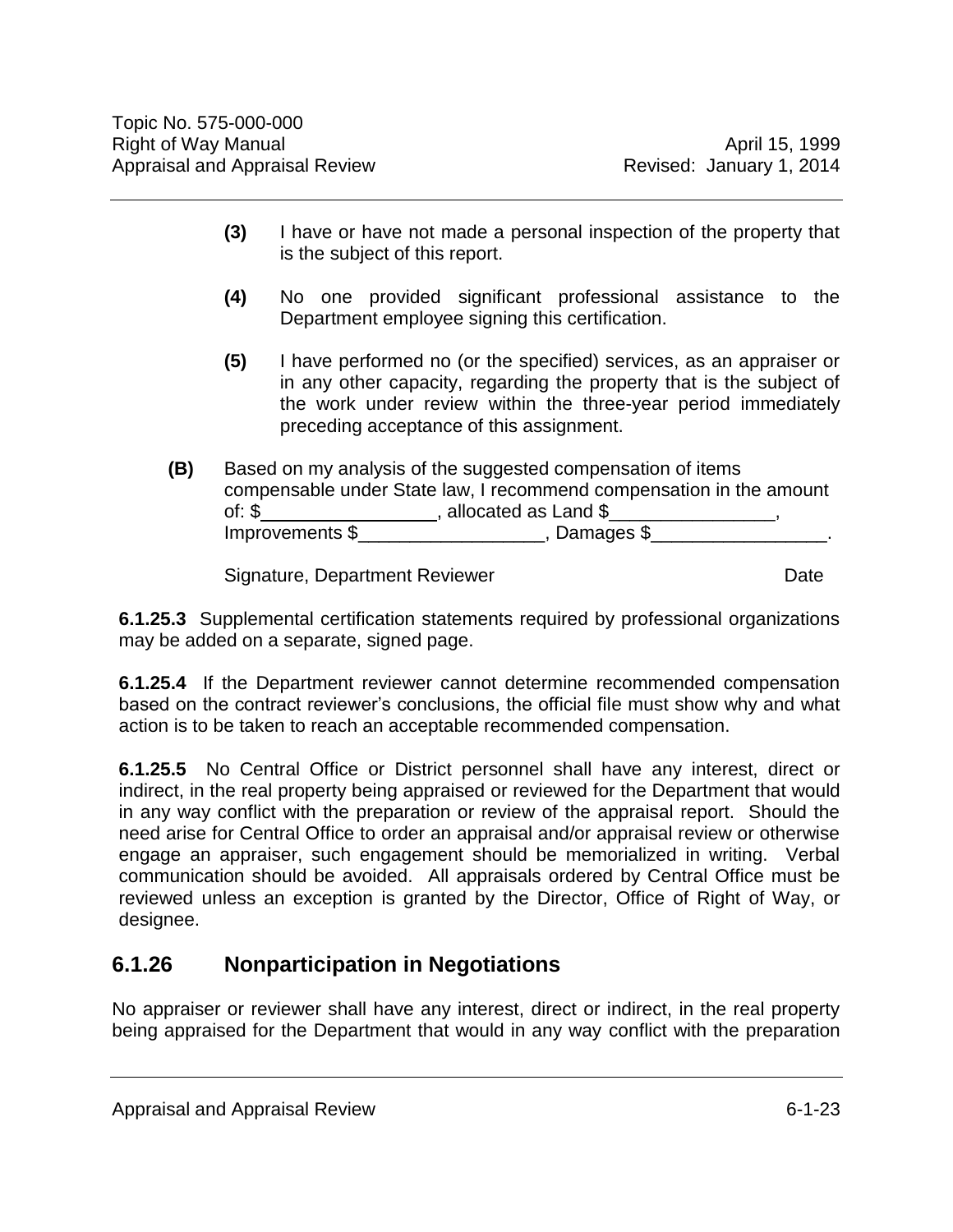or review of the appraisal report. No appraiser or reviewer shall act as a negotiator for real property which that person has appraised or reviewed, except that the Department may permit the same person to both establish an offer price and negotiate an acquisition for parcels wherein an appraisal waiver has been employed.

The DDRWM-A may be delegated settlement authority except in those cases where the DDRWM-A has had direct or indirect involvement in the appraisal and/or review of the parcel being negotiated.

The DDRWM-A or a reviewer who is responsible for review and approval of appraisal(s) for parcel(s) which are the subject of a mediation, hearing or trial may assist in such court proceedings.

#### <span id="page-25-0"></span>**6.1.27 Administrative Reviews**

The performance of an administrative review does not require compliance with **Standard 3** of the USPAP for the Department's intended use. The following are examples of administrative reviews:

- **(A)** Quality Assurance Reviews.
- **(B)** Evaluations of appraisal reports prepared for an owner, which have been submitted to the Department for invoicing or litigation purposes.
- **(C)** Evaluations of contract, fee, review appraiser's report or *RAS* in order for a state employee to determine recommended compensation in the amount suggested by the contract reviewer.
- **(D)** Evaluations or analysis of appraisal work products solely for the purpose of quality control monitoring, rating or preparing a critique.
- **(E)** Performs a review of a *Value Finding*.
- **(F)** Evaluations of surplus property appraisal reports to determine compliance to *USPAP*, the adequacy of the report under review, the degree of reliance one can place on the report from which to base a business decision, and whether the report is a satisfactory appraisal.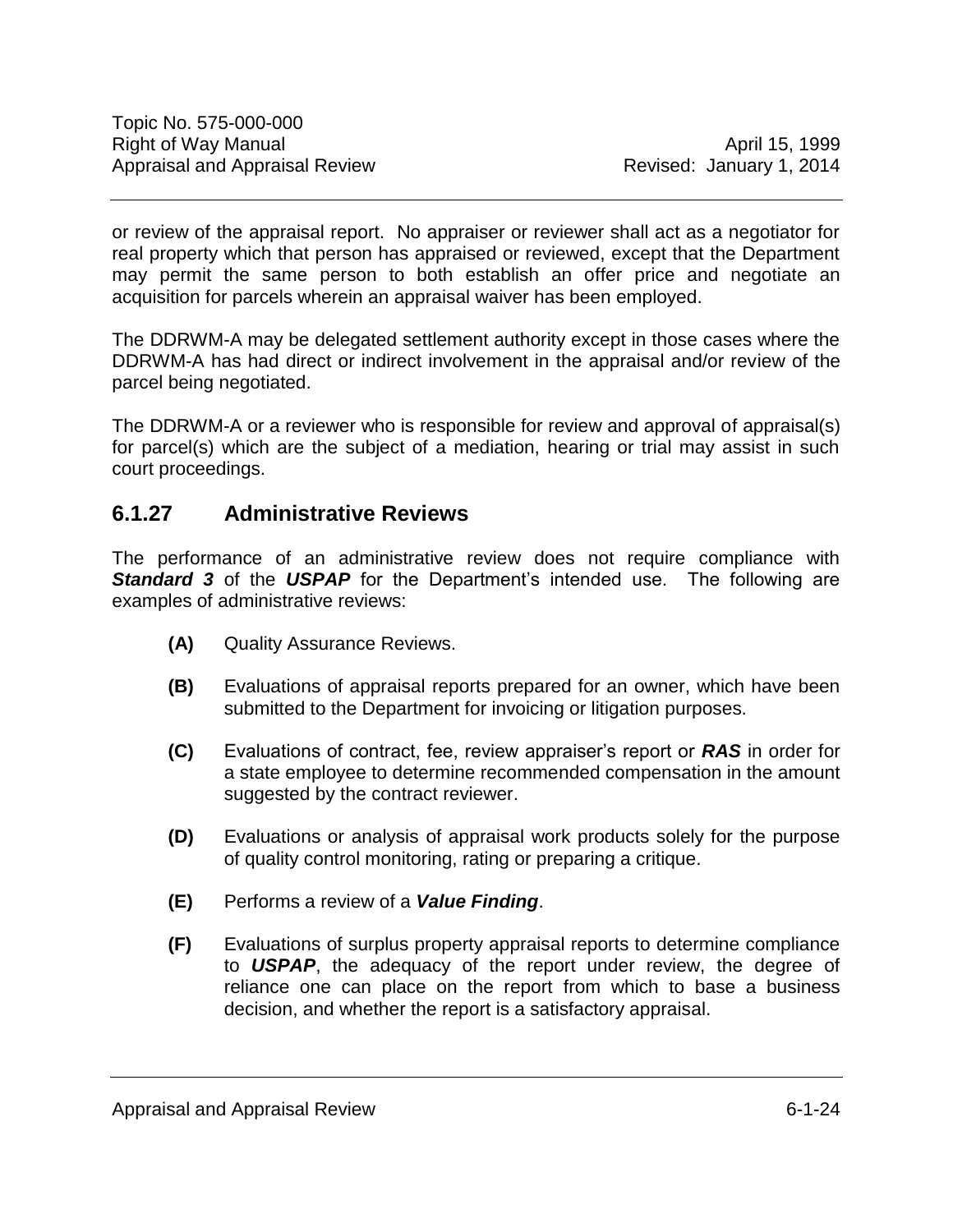### <span id="page-26-0"></span>**6.1.28 Technical Reviews**

The performance of a technical review must comply with *Section 6.1*, which includes compliance with *Standard 3* of the *USPAP*. If the employee is a state registered, licensed or certified appraiser, he or she must so indicate according to the requirements of *Chapter 475*, *Part II*, *F.S***.** The following are examples of technical reviews:

- **(A)** Reviews for the purpose of forming an opinion as to whether the analyses, opinions and conclusions in the appraisal report under review are appropriate, reasonable, and adequately supported.
- **(B)** Reviews where the reviewer has the prerogative of reporting a properly developed value in lieu of the value estimate set forth in the appraisal report under review.

### <span id="page-26-1"></span>**HISTORY**

4/15/99; 6/1/99; 11/30/00; 9/30/02; 8/28/03; 4/12/04; 7/1/06; 11/30/07, 3/20/09, 7/7/10, 3/29/11, 1/1/12, 4/15/13, 1/1/14.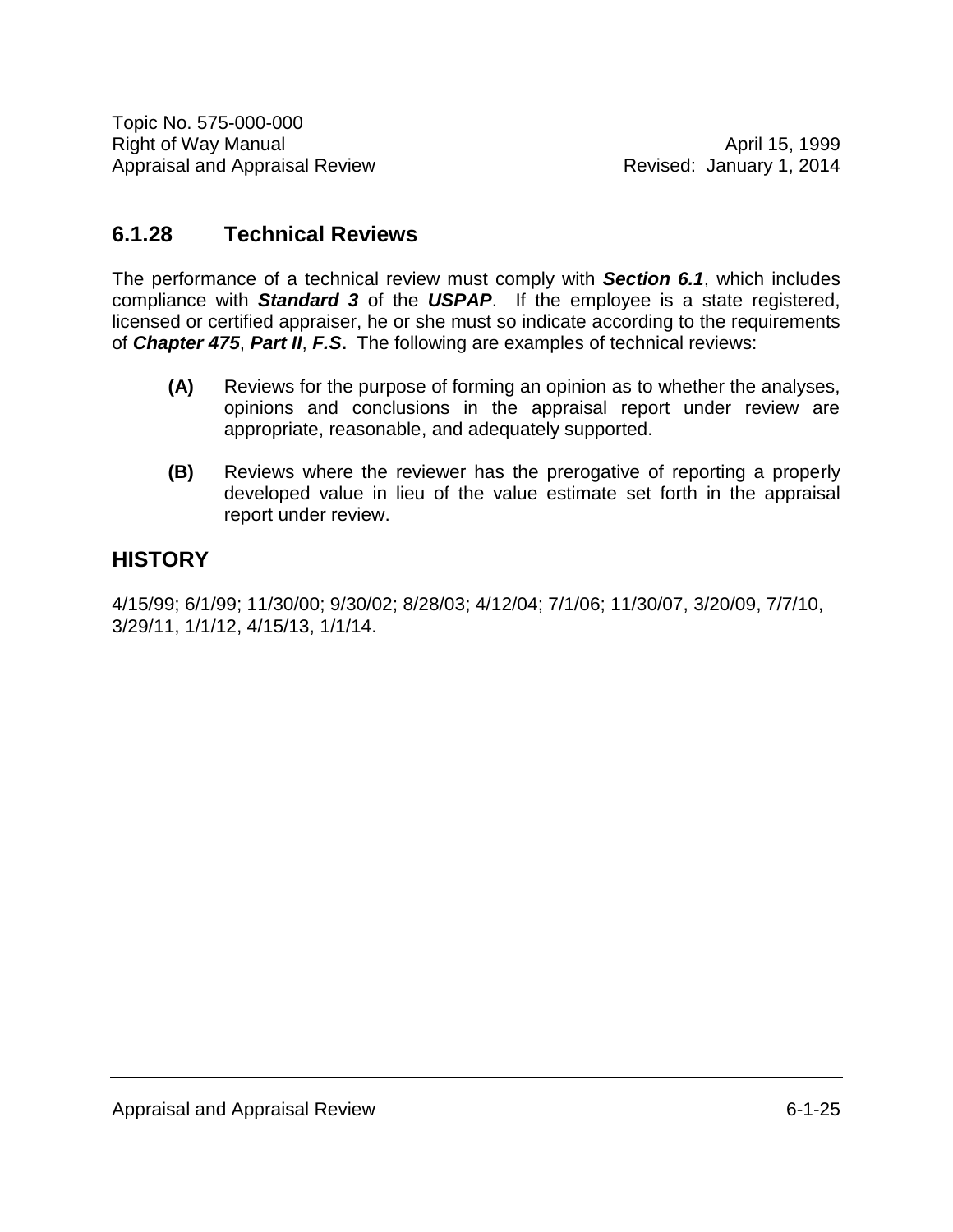#### **(SAMPLE) REVIEW APPRAISER'S STATEMENT**

State of Florida Department of Transportation

| . NO.<br><b>I PARCEL</b> | <b>ITEM/SEGMENT</b> | . NO.<br>D<br>.A.F | <b>DISTRICT</b><br><b>MANAGING</b> | <b>COUNTY</b> |
|--------------------------|---------------------|--------------------|------------------------------------|---------------|
|                          |                     |                    |                                    |               |

#### **Part A.**

I certify that, to the best of my knowledge and belief:

The statements of fact contained in this review are true and correct.

The reported analyses, opinions, and conclusions are limited only by the reported assumptions and limiting conditions, and are my personal, impartial, unbiased professional analyses, opinions, and conclusions. I have no (or the specified) present or prospective interest in the property that is the subject of the work under review, and no (or the specified) personal interest with respect to the parties involved. I have no bias with respect to the property that is the subject of the work under review or to the parties involved with this assignment.

I have performed no (or the specified) other services, as an appraiser or in any other capacity, regarding the property that is the subject of the work under review within the three-year period immediately preceding acceptance of this assignment.

My engagement in this assignment was not contingent upon developing or reporting predetermined results.

My compensation is not contingent on an action or event resulting from the analyses, opinions, or conclusions in this review or from its use. Further, my compensation for completing this assignment is not contingent upon the development or reporting of predetermined assignment results or assignment results that favors the cause of the client, the attainment of a stipulated result or the occurrence of a subsequent event directly related to the intended use of this appraisal review.

My analyses, opinions, and conclusions were developed and this review was prepared in conformity with the Uniform Standards of Professional Appraisal Practice. I did personally inspect the subject property and appropriate comparables as used in the report under review. Field inspection of the subject property took place on \_\_\_\_\_\_. I was accompanied during the inspection by the following named person(s) \_\_\_\_\_\_\_\_\_\_\_\_\_\_\_\_\_. Unless stated, no one provided significant appraisal or appraisal review assistance to the person signing this certification. {If other persons provided significant professional assistance, they must be identified in Part B (attached)}.

|                         | $\overline{2}$ | 3 | 4 |
|-------------------------|----------------|---|---|
| <b>PURPOSE</b> *        |                |   |   |
| <b>APPRAISER</b>        |                |   |   |
| <b>DATE OF REPORT</b>   |                |   |   |
| <b>DATE OF VALUE</b>    |                |   |   |
| AREA OF TAKE - (P or W) |                |   |   |
| <b>LAND</b>             |                |   |   |
| <b>IMPROVEMENTS</b>     |                |   |   |
| <b>DAMAGES</b>          |                |   |   |
| <b>APPRAISAL TOTAL</b>  |                |   |   |
| <b>LAND USE**</b>       |                |   |   |
| <b>REVIEWER</b>         |                |   |   |

\*Purpose: Indicate whether FDOT or Owner's report and which purpose: Negotiation, Order of Taking, Date of Deposit, Surplus (i.e. FDOT Neg.) \*\*Land Use: Identify the highest and best use as vacant as reported by the appraiser.

#### **RECOMMENDED COMPENSATION: \$**

**ALLOCATION: LAND: \$ \_\_\_\_\_\_\_\_\_\_\_ IMPROVEMENTS: \$ \_\_\_\_\_\_\_\_\_\_\_ DAMAGES \$\_\_\_\_\_\_\_\_\_\_\_\_**

|                              | Value of Acquisition Including Uneconomic Remainder | Reviewer Signature:                                             | Date: |
|------------------------------|-----------------------------------------------------|-----------------------------------------------------------------|-------|
| Land Area:                   | Partial/Whole (P/W)                                 | <b>Reviewer Name</b>                                            |       |
| Land:                        |                                                     | $\sqcap$ Adm. Reviewer:                                         | Date: |
| Improvements:                |                                                     | Field Inspection by Adm. Reviewer: Yes ___ or No__<br>Comments: |       |
| Damages and/or Cost to Cure: |                                                     |                                                                 |       |
| Total:                       |                                                     | □ DDRWM-A Concurrence:                                          |       |